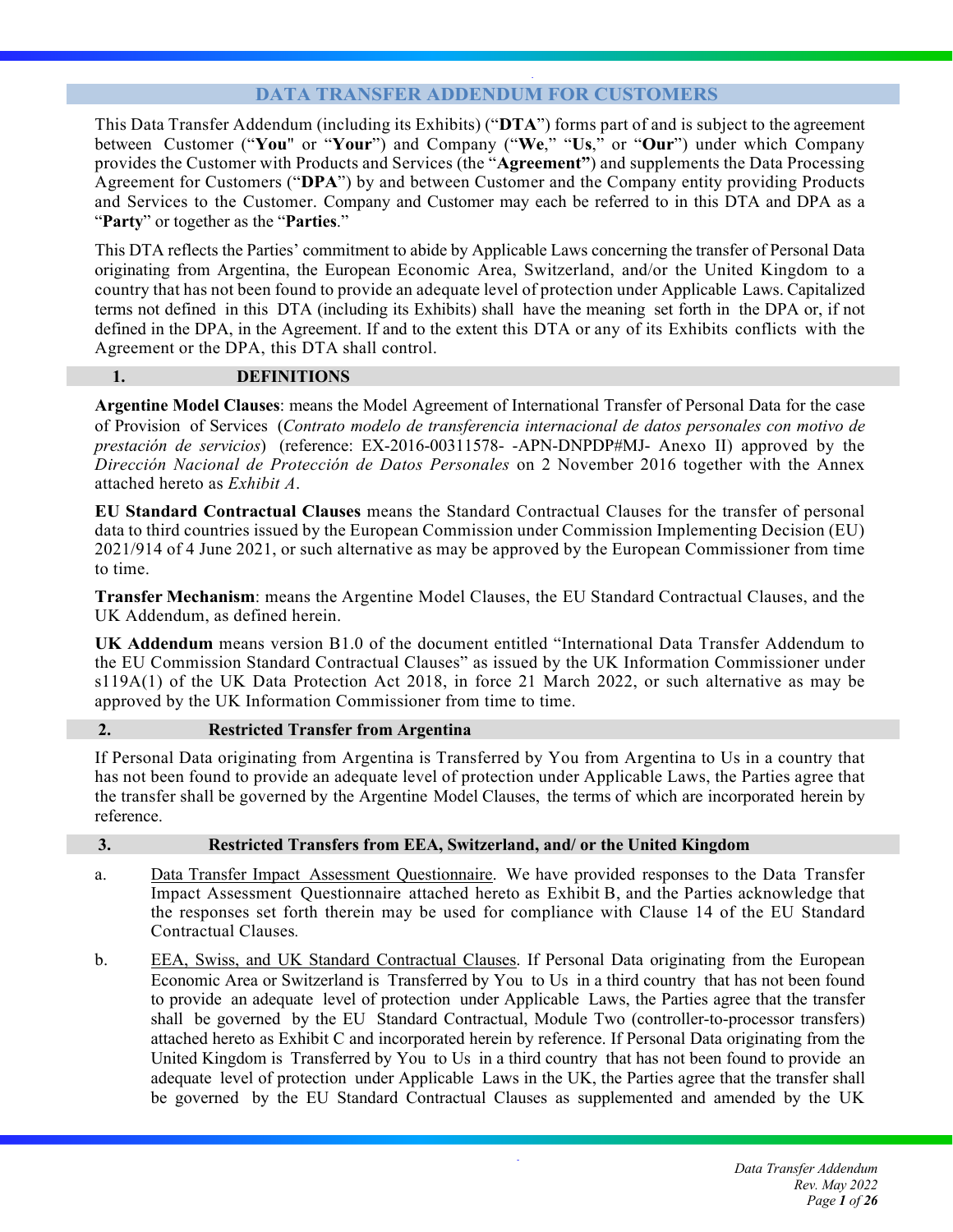Addendum, attached hereto as Exhibit D, and incorporated herein by reference*.* For purposes of the EU Standard Contractual Clauses and the UK Addendum, the Parties agree that Customer is the 'data exporter' (as Controller) and Company is the 'data importer' (as Processor), and that:

- (i) the audit described in Clause 8.9 of the EU Standard Contractual Clauses shall be carried out in accordance with Section 7 of the DPA;
- (ii) the information required under Clause 15.1(c) will be provided upon Your written request;
- (iii) notwithstanding anything to the contrary, You will reimburse Us for all costs and expenses incurred by Us in connection with the performance of Our obligations under Clause 15.1(b) and Clause 15.2 of the EU Standard Contractual Clauses without regard for any limitation of liability set forth in the Agreement; and
- (iv) to the extent transfers of Personal Data originate from Switzerland, the Parties agree that, for purposes of the EU Standard Contractual Clauses: (1) the term 'member state' shall be interpreted to include Switzerland and, for the avoidance of doubt, the term 'data subject' includes residents of Switzerland; (2) references to the EU Regulation 2016/679 (General Data Protection Regulation, "**GDPR**") are to be interpreted as including a reference to the Swiss Federal Data Protection Act ("**Swiss FDPA**"); and (3) for data transfers subject solely to the Swiss FDPA, the Swiss Federal Data Protection Authority is the competent supervisory authority, and disputes arising from such transfers may be brought in the courts of Switzerland.

#### **4. Miscellaneous**

In the event of inconsistencies between the provisions of the Transfer Mechanisms and this DTA, DPA, or the Agreement, the applicable Transfer Mechanism shall take precedence to the extent required by Applicable Laws. In the event that any Transfer Mechanism attached as an Exhibit hereto is amended, replaced, or repealed under Applicable Laws, Company may amend such Transfer Mechanism as required by Applicable Laws to enable the continued transfer of Personal Data under this DTA.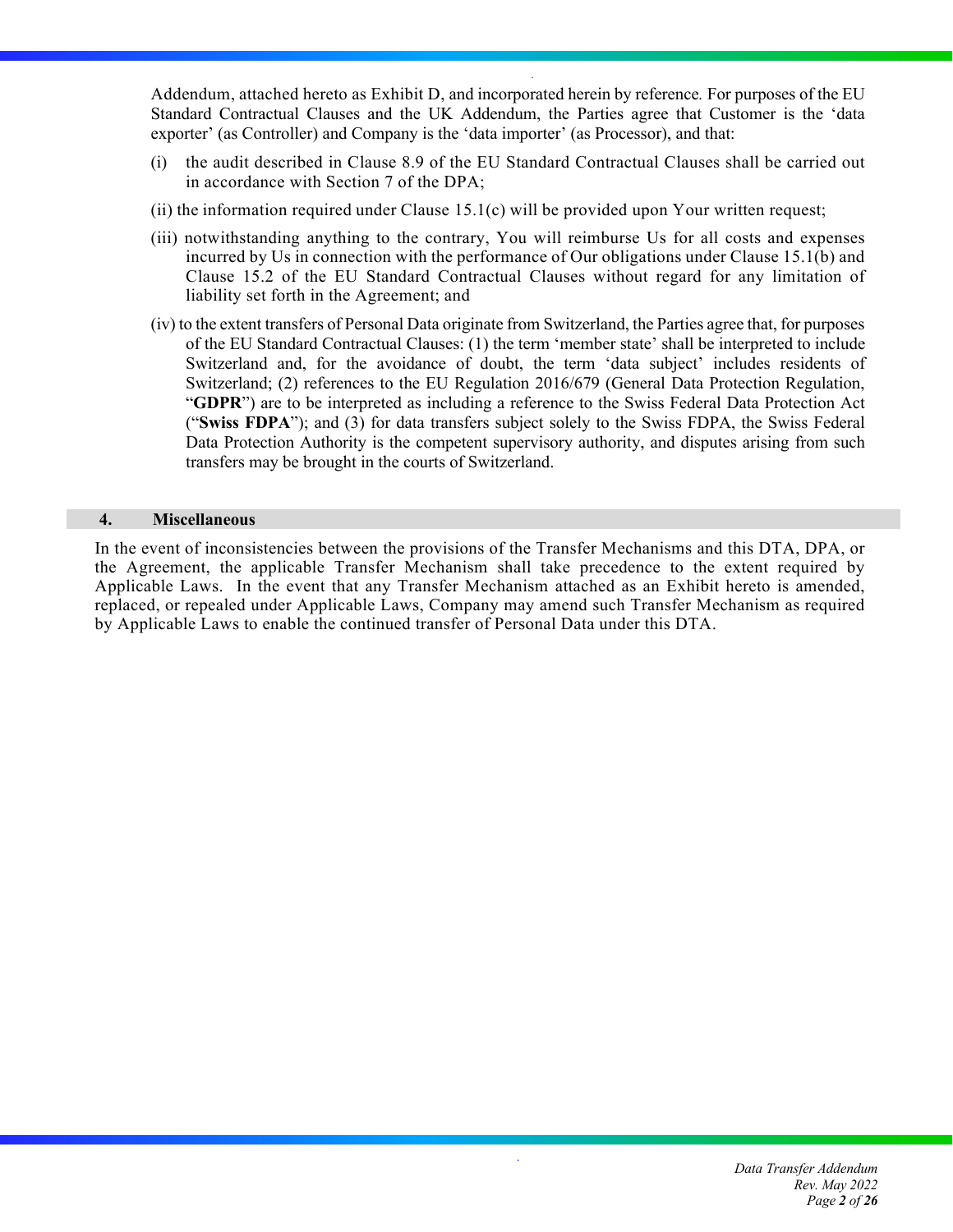#### **EXHIBIT A DATA TRANSFER ADDENDUM**

#### **Annex A of the Argentine Model Clauses**

This Exhibit A forms part of the DTA. As stated in Section 2 of the DTA, the Parties have agreed that the Argentine Model Clauses have been incorporated into the DTA by reference. This Exhibit A sets forth the content of Annex A of the Argentine Model Clauses (Description of the Transfer and Intended Services, *Descripción de la Transferencia y Servicios Previstos*). The Parties agree that Customer is the Data Exporter (*exportador de datos*) and Company is the Data Importer (*importador de datos*).

| <b>Titulares de los datos</b>                                                                             | <b>Data Owners</b>                                                                                                                                                                   |  |  |
|-----------------------------------------------------------------------------------------------------------|--------------------------------------------------------------------------------------------------------------------------------------------------------------------------------------|--|--|
| Los datos personales transferidos se<br>refieren a lassiguientes categorías de<br>titulares de los datos: | The personal data transferred<br>concern the following categories of<br>data owners:                                                                                                 |  |  |
| Consulte la descripción de la<br>transferencia adjunta.                                                   | The response set forth in the Data<br>Transfer Impact Assessment<br>Questionnaire shall apply mutatis<br>mutandisto Transfers that are<br>subject to the Argentine Model<br>Clauses. |  |  |
| Características de los datos                                                                              | <b>Characteristics of the data</b>                                                                                                                                                   |  |  |
| Los datos personales transferidos se<br>refieren a lassiguientes categorías de<br>datos:                  | The personal data transferred<br>concern the following categories of<br>data:                                                                                                        |  |  |
| Consulte la descripción de la<br>transferencia adjunta.                                                   | The response set forth in the Data<br>Transfer Impact Assessment<br>Questionnaire shall apply mutatis<br>mutandisto Transfers that are<br>subject to the Argentine Model<br>Clauses. |  |  |
| Tratamientos previstos y finalidad                                                                        | Purpose of the data processing to<br>be conducted:                                                                                                                                   |  |  |
| Los datos personales transferidos serán<br>sometidos a lossiguientes tratamientos y<br>finalidades:       | The transferred personal data will<br>be subject to the following<br>processing and purposes:                                                                                        |  |  |
| Consulte la descripción de la<br>transferencia adjunta.                                                   | The response set forth in the Data<br>Transfer Impact Assessment<br>Questionnaire shall apply mutatis<br>mutandisto Transfers that are<br>subject to the Argentine Model<br>Clauses. |  |  |

 $\mathbb{Z}$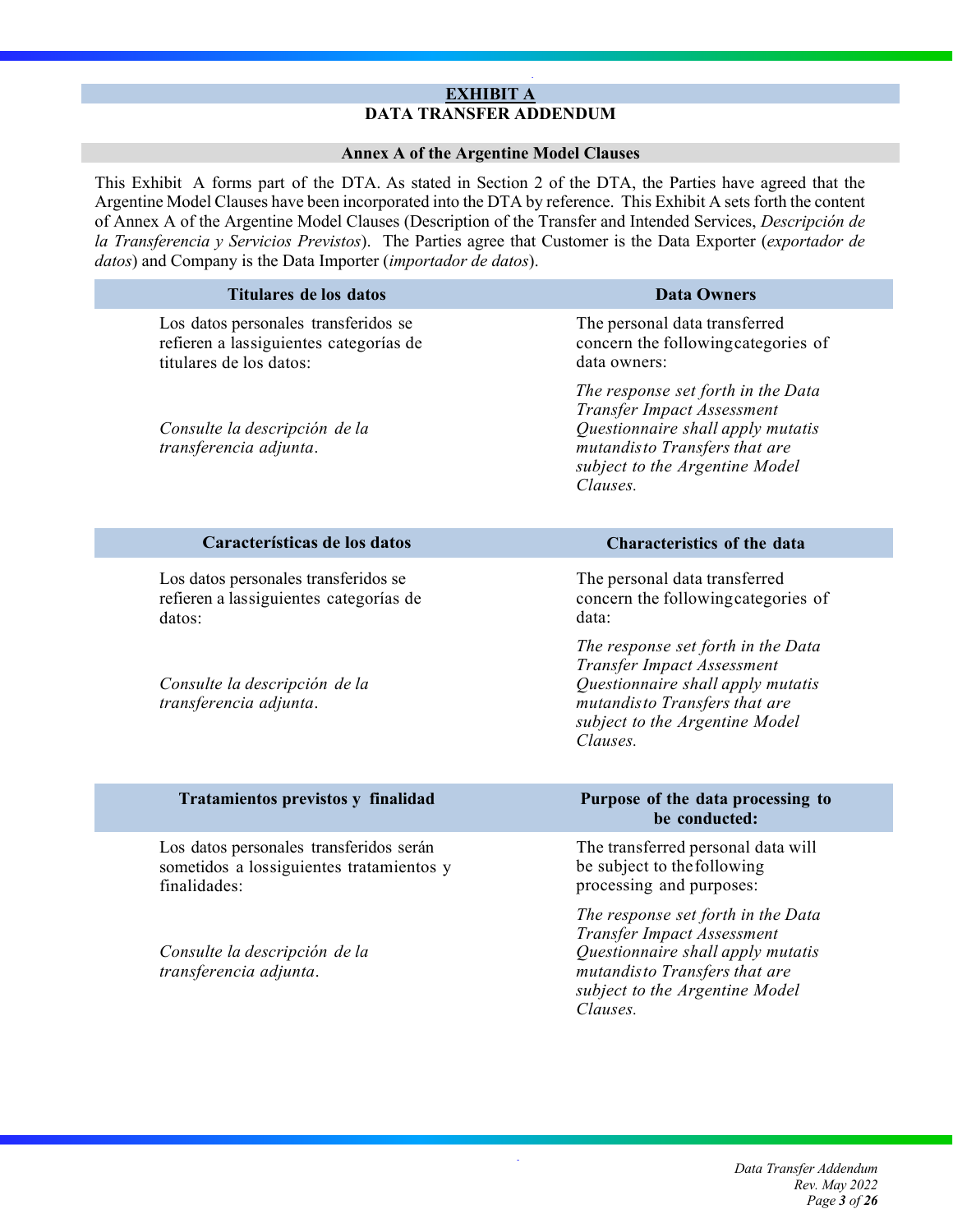#### **EXHIBIT B DATA TRANSFER ADDENDUM**

#### **Data Transfer Impact Assessment Questionnaire**

This Exhibit B forms part of the DTA. Capitalized terms not defined in this Exhibit B have the meaning set forth in the DTA, the DPA, or the Agreement.

1. What countries will Personal Data that is transferred outside of the European Economic Area, Switzerland, and/or the United Kingdom be stored in or accessed from? If this varies by region, please specify each country for each region.

**Answer:** Personal Data may be stored in or accessed from Australia, Canada, Chile, China, Colombia, Dominican Republic, Egypt, the European Economic Area, India, Israel, Jamaica, Japan, Malaysia, Mexico, New Zealand, Norway, Philippines, Serbia, Singapore, South Africa, South Korea, Switzerland, Turkey, United Arab Emirates, the United Kingdom, United States and Vietnam.

2. What are the categories of data subjects whose Personal Data will be transferred outside of the European Economic Area, Switzerland, and/or the United Kingdom?

**Answer:** Data Subjects whose Personal Data is processed under the Agreement are Customer's end users, including, but not limited to, Customer's employees, contractors, contingent workers, business partners, vendors, and any other end users that receive access to the Products and Services through Customer.

3. What are the categories of Personal Data transferred outside of the European Economic Area, Switzerland, and/or the United Kingdom?

**Answer:** The categories of Personal Data that are processed under the Agreement are data that are used to provide the Products and Services: details about Customer end users' computers, devices, applications, and networks, including internet protocol (IP) address, cookie identifiers, mobile carrier, Bluetooth device IDs, mobile device ID, mobile advertising identifiers, MAC address, IMEI, Advertiser IDs, and other device identifiers that are automatically assigned to computers or devices of Customer end users when accessing the Internet, browser type and language, language preferences, battery level, on/off status, geo-location information, hardware type, operating system, Internet service provider, pages that Customer end users visit before and after using the Products and Services, the date and time of site visits, the amount of time end users spend on each page, information about the links Customer end user click and pages viewed within the Products and Services, and other actions taken through use of the Products and Services such as preferences.

4. Will any Personal Data revealing racial or ethnic origin, political opinions, religious or philosophical beliefs, or trade union membership, genetic data, or biometric data for the purpose of uniquely identifying a natural person, data concerning health or a person's sex life or sexual orientation,or data relating to criminal convictions and offences be transferred outside of the European Economic Area, Switzerland, and/ or the United Kingdom? If so, are there any restrictions or safeguards that fully take into consideration the nature of the data and the risks involved, such as for instance strict purpose limitation, access restrictions (including access only for staff having followed specialized training), keeping a record of access to the data, restrictions for onward transfers or additional security measures?

**Answer:** Not to our knowledge.

5. What business sector is the Company involved in?

**Answer:** Cybersecurity.

6. Broadly speaking, what are the services to be provided and the corresponding purposes for which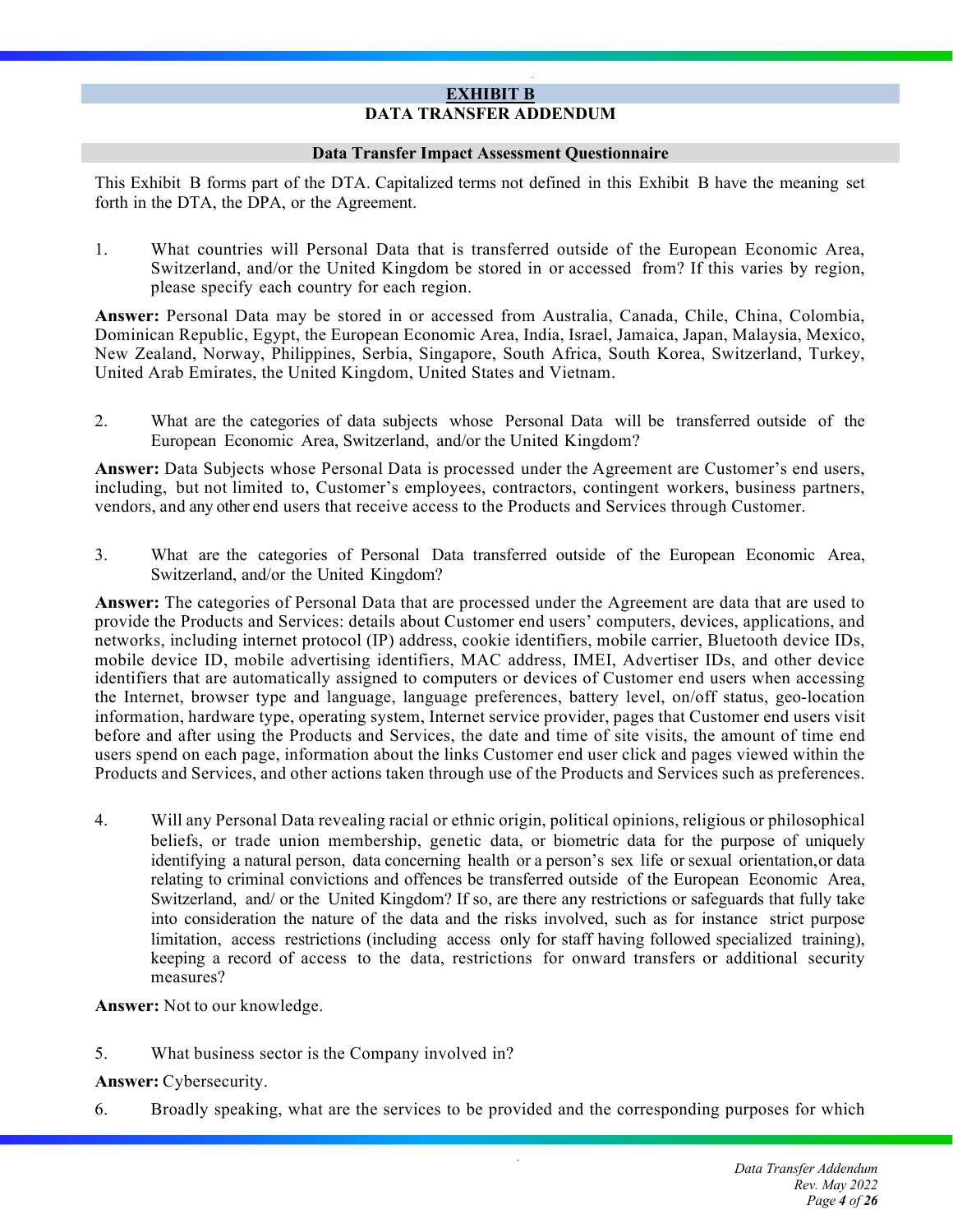Personal Data is transferred outside of the European Economic Area, Switzerland, and/or the United Kingdom?

**Answer:** We provide cybersecurity services. Personal Data is transferred outside of the European Economic Area, Switzerland, and/or the United Kingdom in order to provide the Products and Services. This includes, but is not limited to, the following processing activities: (i) processing Personal Data to provide information technology services to Customer employees; (ii) processing Personal Data to provide security and data protection Products and Services; and (iii) processing Personal Data to enhance Company threat defenses.

7. What is the period for which the Personal Data will be retained, or, if that is not possible, the criteria used to determine that period?

**Answer:** We will retain Personal Data in accordance with the Agreement.

8. What is the frequency of the transfer of Personal Data outside of outside of the European Economic Area, Switzerland, and/or the United Kingdom? e.g., is Personal Data transferred on a one-off or continuous basis?

**Answer:** Personal Data is transferred to Us on a continuous basis via Customer's use of the Products and Services.

9. When Personal Data is transferred outside of the European Economic Area, Switzerland, and/or the United Kingdom to Us, how is it transmitted? Is the Personal Data in plain text, pseudonymized, and/or encrypted?

**Answer:** All Personal Data that is transmitted to Us is protected in accordance with *Exhibit A* of the DPA.

10. Please list the Sub-Processors that will have access to Personal Data that is transferred outside of the European Economic Area, Switzerland, and/or the United Kingdom:

**Answer:** Our list of Sub-processors includes all Our Affiliates and those parties set forth at the following URL: https://www.trellix.com/en-us/assets/docs/legal/enterprise-sub-processor-list.pdf

11. Is the Company subject to any laws in a country outside of the European Economic Area, Switzerland, and/or the United Kingdom where Personal Data is stored or accessed from that would interfere with Us fulfilling our obligations under the EU Standard ContractualClauses? For example, FISA 702 or U.S. Executive Order 12333. If yes, please list these laws.

**Answer:** As of the effective date of the DPA, no court has found Us to be eligible to receive process issued under the laws contemplated by Question 11, including FISA Section 702 and no such court action is pending.

12. Have We ever received a request from public authorities for information pursuant to the laws contemplated by Question 11 above (if any)? If yes, please explain.

### **Answer:** No.

13. Have We ever received a request from public authorities to access Personal Data of individuals located in European Economic Area, Switzerland, and/or the United Kingdom? If yes, please explain.

 $\bar{z}$ 

**Answer:** No.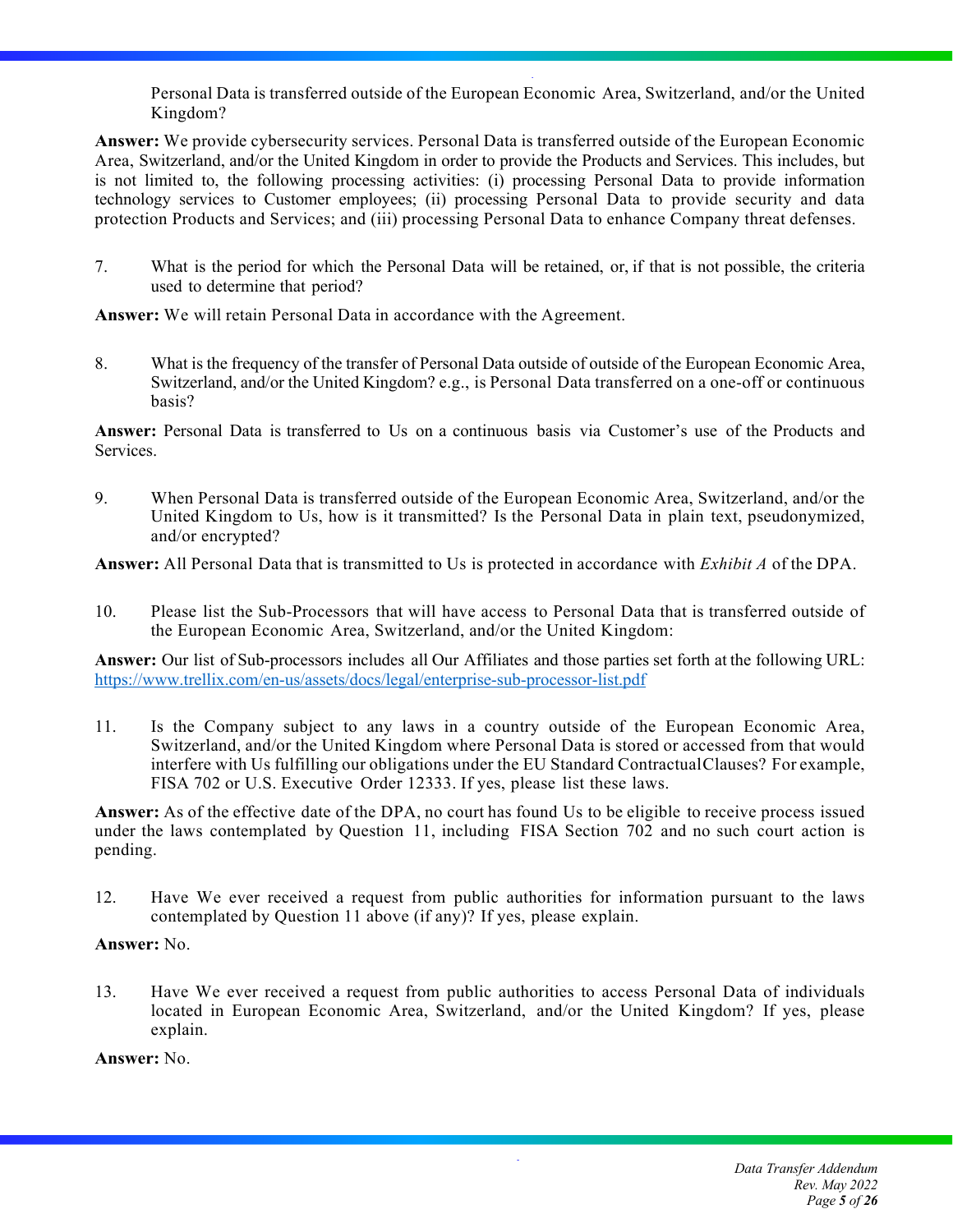14. What safeguards will We apply during transmission and to the processing of Personal Data in countries outside of the European Economic Area, Switzerland, and/or the United Kingdom that have not been found to provide an adequate level of protection under applicable Data Protection Laws?

 $\mathbb{Z}^2$ 

**Answer:** Those safeguards set forth in the DPA and this DTA.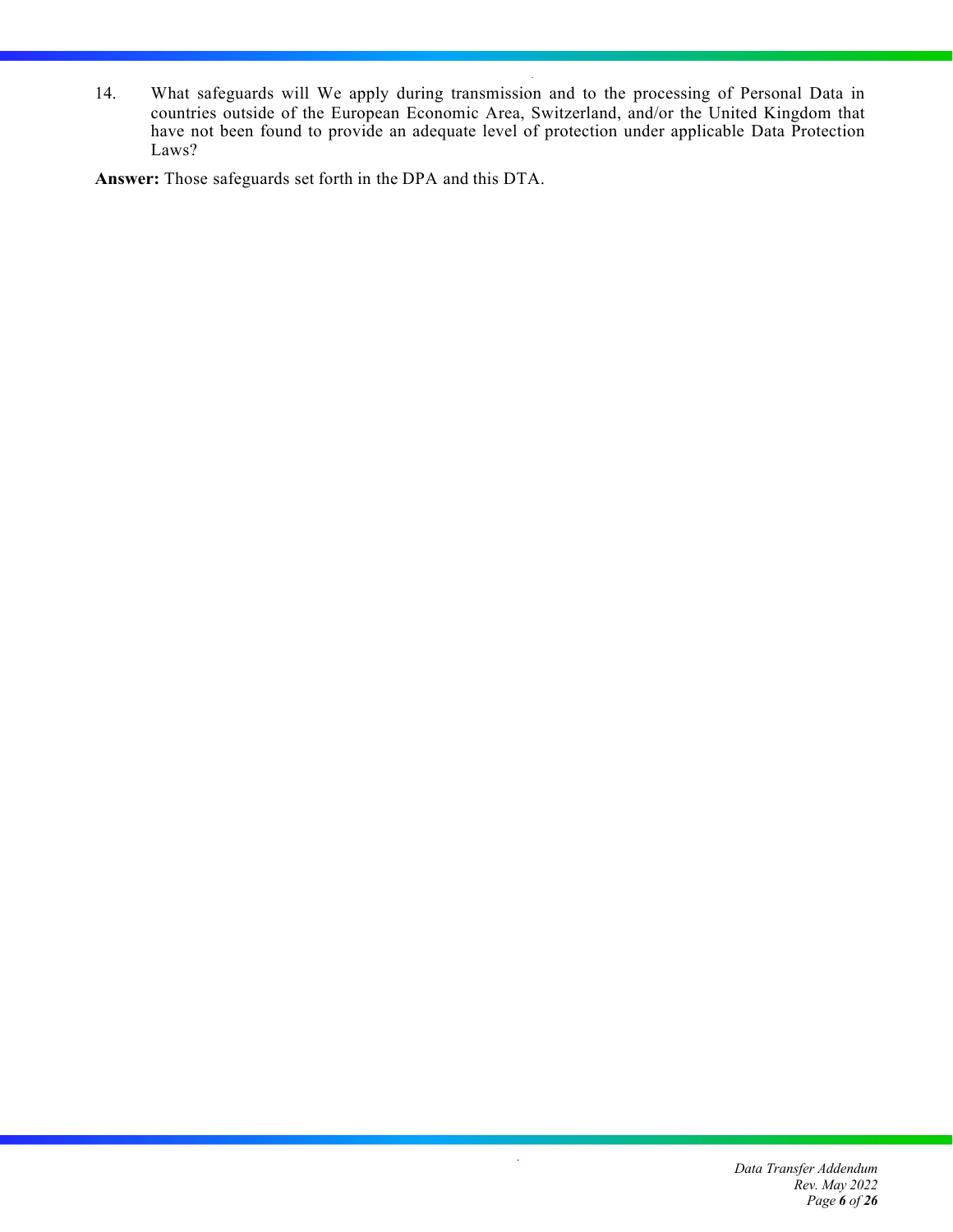#### **EXHIBIT C DATA TRANSFER ADDENDUM**

This Exhibit C forms part of the DTA.

# **EU STANDARD CONTRACTUAL CLAUSES -** SECTION I

#### *Clause 1* **Purpose and Scope**

- (a) The purpose of these standard contractual clauses is to ensure compliance with the requirements of Regulation (EU) 2016/679 of the European Parliament and of the Council of 27 April 2016 on the protection of natural persons regarding the processing of personal dataand on the free movement of such data (General Data Protection Regulation) for the transfer of personal data to a third country.
- (b) The Parties:
	- (i) the natural or legal person(s), public authority(ies), agency(ies) or other body(ies) (hereinafter "**entity**(ies)") transferring the personaldata, as listed in *Annex I.A* (hereinafter each "**data exporter"**), and
	- (ii) the entity(ies) in a third country receiving the personal data from the data exporter, directly or indirectly via another entity also Party to these Clauses, as listed in *Annex I.A* (hereinafter each "**data importer"**) have agreed to these standard contractual clauses (hereinafter: "**Clauses**").
- (c) These Clauses apply with respect to the transfer of personal data as specified in *Annex I.B*.
- (d) The Appendix to these Clauses containing the Annexes referred to therein forms an integral part of these Clauses.
- (e) To the extent applicable hereunder, these Clauses also apply mutatis mutandis to the Parties processing of personal data that is subject to the Swiss Federal Act on Data Protection. Where applicable, references to EU Member State law or EU supervisory authorities shall be modified to include the appropriate reference under Swiss law as it relates to transfers of personal data that are subject to the Swiss FederalAct on Data Protection.
- (f) To the extent applicable hereunder, these Clauses, as supplemented by *Annex III*, also apply mutatis mutandis to the Parties processing of personal data that is subject to the United Kingdom General Data Protection Regulation as supplemented by terms in the Data Protection Act 2018.

## *Clause 2* **Effect and Invariability of the Clauses**

- (a) These Clauses set out appropriate safeguards, including enforceable data subject rights and effective legal remedies, pursuant to Article 46(1) and Article 46(2)(c) of Regulation (EU) 2016/679 and, with respect to data transfers from controllers to processors and /or processors to processors, standard contractual clauses pursuant to Article 28(7) of Regulation (EU) 2016/679, provided they are not modified, except to select the appropriate Module(s) or to add or update information in the Appendix. This does not prevent the Parties from including the standard contractual clauses laid down in these Clauses in a wider contract and/or to add other clauses or additional safeguards, provided they do not contradict, directly or indirectly, these Clauses or prejudice the fundamental rights or freedoms of data subjects.
- (b) These Clauses are without prejudice to obligations to which the data exporter is subject by virtue of Regulation (EU) 2016/67 9.

#### *Clause 3* **Third-Party Beneficiaries**

- (a) Data subjects may invoke and enforce these Clauses, as third-party beneficiaries, against the data exporter and/or data importer, with the following exceptions:
	- (i) Clause 1, Clause 2, Clause 3, Clause 6, Clause 7;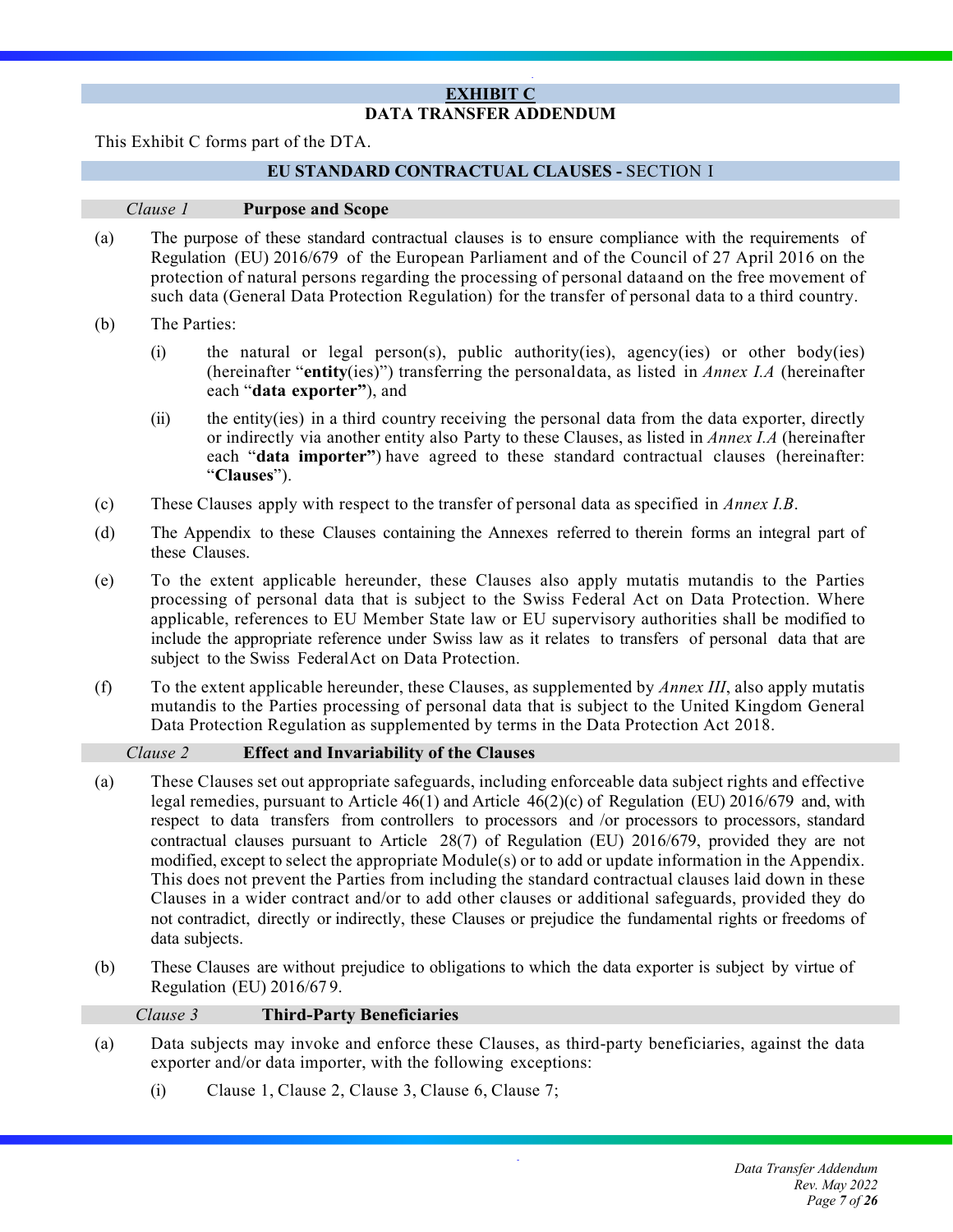- (ii) Clause 8.1(b), 8.9(a), (c), (d) and (e);
- (iii) Clause  $9(a)$ , (c), (d) and (e);
- (iv) Clause  $12(a)$ , (d) and (f);
- (v) Clause 13;
- (vi) Clause 15.1(c), (d) and (e);
- (vii) Clause  $16(e)$ ;
- (viii) Clause  $18(a)$  and (b).

(b) Paragraph (a) is without prejudice to rights of data subjects under Regulation (EU) 2016/679.

|     | Clause 4  | Interpretation                                                                                                                                |
|-----|-----------|-----------------------------------------------------------------------------------------------------------------------------------------------|
| (a) |           | Where these Clauses use terms that are defined in Regulation (EU) 2016/679, those terms shall have<br>the same meaning as in that Regulation. |
| (b) | 2016/679. | These Clauses shall be read and interpreted in the light of the provisions of Regulation (EU)                                                 |

(c) These Clauses shall not be interpreted in a way that conflicts with rights and obligations provided for in Regulation (EU) 2016/679.

*Clause 5* **Hierarchy**

In the event of a contradiction between these Clauses and the provisions of related agreements between the Parties, existing at the time these Clauses are agreed or entered thereafter, these Clauses shall prevail.

### *Clause 6* **Description of the Transfer(s)**

The details of the transfer(s), and in particular the categories of personal data that are transferred and the purpose(s) for which they are transferred,are specified in Annex I.B.

*Clause 7* **Docking Clause**

### **Omitted**

# **OBLIGATIONS OF THE PARTIES -** SECTION II

### *Clause 8* **Data Protection Safeguards**

The data exporter warrants that it has used reasonable efforts to determine that the data importer is able, through the implementation of appropriate technical and organizational measures, to satisfy its obligations under these Clauses.

# *MODULE TWO:* **Transfer Controller to Processor**

|     | <b>Instructions</b><br>8. I                                                                                                                                                                        |
|-----|----------------------------------------------------------------------------------------------------------------------------------------------------------------------------------------------------|
| (a) | The data importer shall process the personal data only on documented instructions from the data exporter.<br>The data exporter may give such instructions throughout the duration of the contract. |
| (b) | The data importer shall immediately inform the data exporter if it is unable to follow those instructions.                                                                                         |

### *8.2* **Purpose Limitation**

The data importer shall process the personal data only for the specific purpose(s) of the transfer, as set out in *Annex I. B*, unless on further instructions from the data exporter.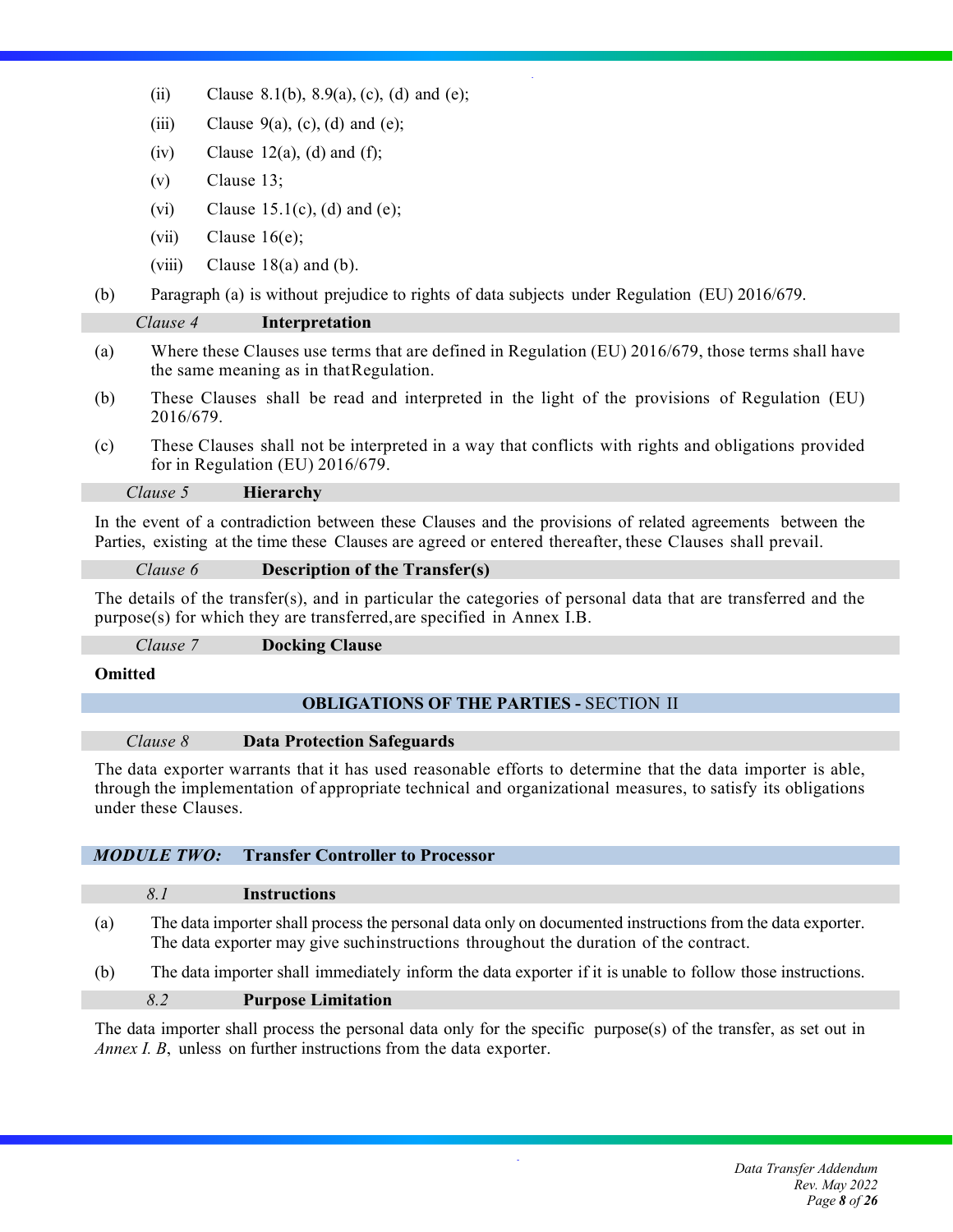## *8.3* **Transparency**

On request, the data exporter shall make a copy of these Clauses, including the Appendix as completed by the Parties, available to the data subject free of charge. To the extent necessary to protect business secrets or other confidential information, including the measures described in *Annex II* and personal data, the data exporter may redact part of the text of the Appendix to these Clauses prior to sharing a copy, but shall provide a meaningful summary where the data subject would otherwise not be able to understand its content or exercise his/her rights. On request, the Parties shall provide the data subject with the reasons for the redactions, to the extent possible without revealing the redacted information. This Clause is without prejudice to the obligations of the data exporter under Articles 13 and 14 of Regulation (EU) 2016/679.

### *8.4* **Accuracy**

If the data importer becomes aware that the personal data it has received is inaccurate, or has become outdated, it shall inform the data exporter without undue delay. In this case, the data importer shall cooperate with the data exporter to erase or rectify the data.

## *8.5* **Duration of Processing and Erasure or Return of Data**

Processing by the data importer shall only take place for the duration specified in Annex I.B. After the end of the provision of the processing services, the data importer shall, at the choice of the data exporter, delete all personal data processed on behalf of the data exporter and certify to the data exporter that it has done so, or return to the data exporter all personal data processed on its behalf and delete existing copies. Until the data is deletedor returned, the data importer shall continue to ensure compliance with these Clauses. In case of local laws applicable to the data importer that prohibit return or deletion of the personal data, the data importer warrants that it will continue to ensure compliance with these Clauses and will only process it to the extent and for as long as required under that local law. This is without prejudice to Clause 14, in particular the requirement for the data importerunder Clause 14(e) to notify the data exporter throughout the duration of the contract if it has reason to believe that it is or has become subject to laws or practices not in line with the requirements under Clause 14(a).

### *8.6* **Security of Processing**

- (a) The data importer and, during transmission, also the data exporter shall implement appropriate technical and organizational measures to ensure the security of the data, including protection against a breach of security leading to accidental or unlawful destruction, loss, alteration, unauthorized disclosure, or access to that data (hereinafter 'personal data breach'). In assessing the appropriate level of security, the Parties shall take due account of the state of the art, the costs of implementation, the nature, scope, context and purpose(s) of processing and the risks involved in the processing for the data subjects. The Parties shall consider having recourse to encryption or pseudonymization, including during transmission, where the purpose of processing can be fulfilled in that manner. In case of pseudonymization, the additional information for attributing the personal data to a specific data subject shall, where possible, remain under the exclusive control of the data exporter. In complying with its obligations under this paragraph, the data importer shall at least implement the technical and organizational measures specified in Annex II. The data importer shall carry out regular checks to ensure that these measures continue to provide an appropriate level of security.
- (b) The data importer shall grant access to the personal data to members of its personnel only to the extent strictly necessary for the implementation, management, and monitoring of the contract. It shall ensure that persons authorized to process the personal data have committed themselves to confidentiality or are under an appropriate statutory obligation of confidentiality.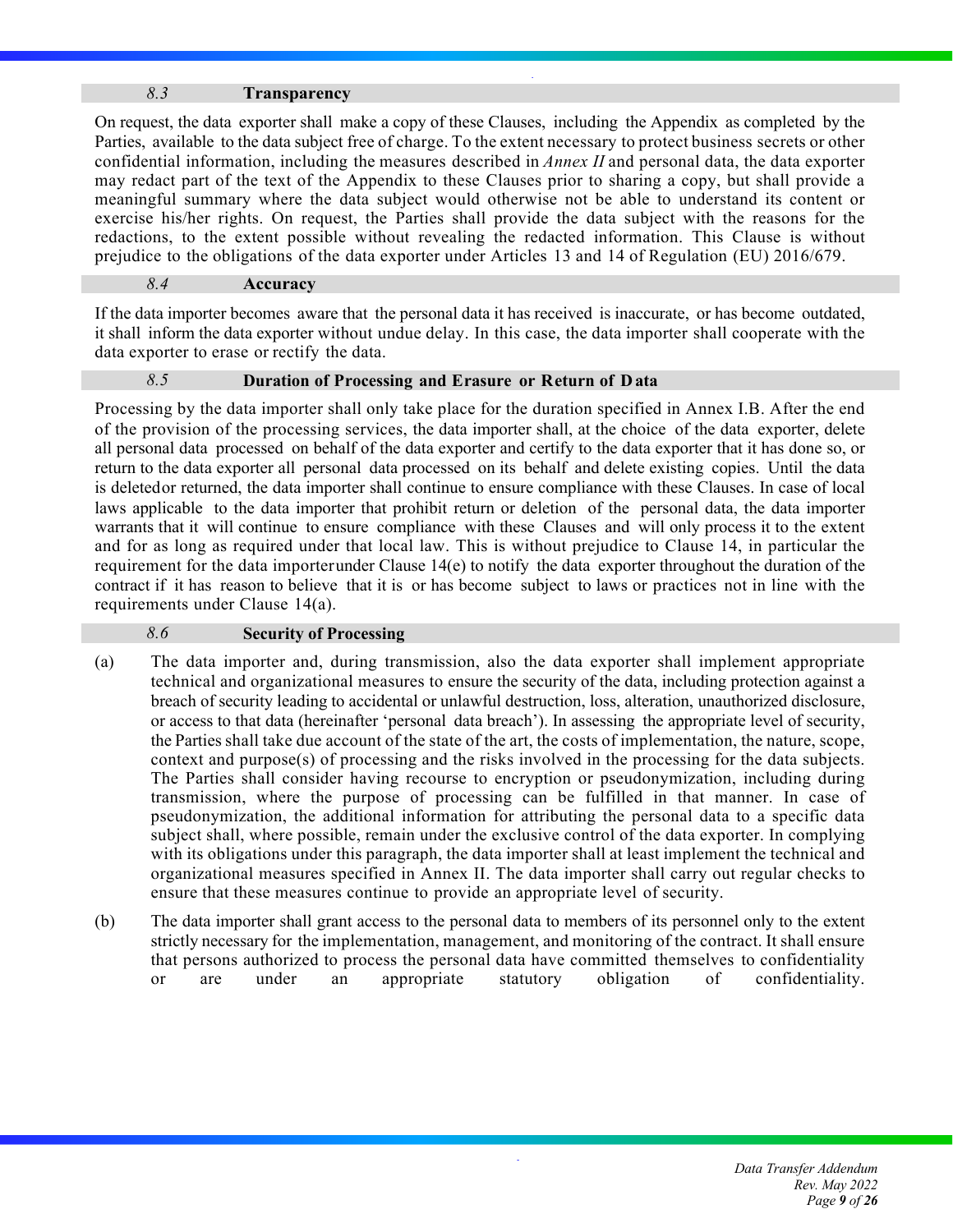- (c) In the event of a personal data breach concerning personal data processed by the data importer under these Clauses, the data importer shall take appropriate measures to address the breach, including measures to mitigate its adverse effects. The data importer shall also notify the data exporter without undue delay after having become aware of the breach. Such notification shall contain the details of a contact point where more information can be obtained, a description of the nature of the breach (including, where possible, categories and approximate number of data subjects and personal data records concerned), its likely consequences and the measures taken or proposed to address the breach including, where appropriate, measures to mitigate its possible adverse effects. Where, and in so far as, it is not possible to provide all information at the same time, the initial notification shall contain the information then available and further information shall, as it becomes available, subsequently be provided without undue delay.
- (d) The data importer shall cooperate with and assist the data exporter to enable the data exporter to comply with its obligations under Regulation (EU) 2016/679, to notify the competent supervisory authority and the affected data subjects, taking into account the nature of processing and the information available to the data importer.

#### *8.7* **Sensitive Data**

Where the transfer involves personal data revealing racial or ethnic origin, political opinions, religious or philosophical beliefs, or trade union membership, genetic data, or biometric data for the purpose of uniquely identifying a natural person, data concerning health or a person's sex life or sexual orientation, or data relating to criminal convictions and offences (hereinafter "**sensitive data"**), the data importer shall apply the specific restrictions and/or additional safeguards described in *Annex I.B*.

## *8.8* **Onward Transfers**

The data importer shall only disclose the personal data to a third-party on documented instructions from the data exporter. In addition, the data may only be disclosed to a third-party located outside the European Union (in the same country as the data importer or in another third country, hereinafter "**onward transfer**") if the third-party is or agrees to be bound by these Clauses, under the appropriate Module, or if:

- (i) the onward transfer is to a country benefitting from an adequacy decision pursuant to Article 45 of Regulation (EU) 2016/679 that covers the onward transfer;
- (ii) the third-party otherwise ensures appropriate safeguards pursuant to Articles 46 or 47 Regulation of (EU) 2016/679 with respectto the processing in question;
- (iii) the onward transfer is necessary for the establishment, exercise, or defense of legal claims in the context of specific administrative, regulatory, or judicial proceedings; or
- (iv) the onward transfer is necessary to protect the vital interests of the data subject or of another natural person.

Any onward transfer is subject to compliance by the data importer with all the other safeguards under these Clauses, in particular purpose limitation.

# *8.9* **Documentation and Compliance**

- (a) The data importer shall promptly and adequately deal with enquiries from the data exporter that relate to the processing under these Clauses.
- (b) The Parties shall be able to demonstrate compliance with these Clauses. In particular, the data importer shall keep appropriate documentation on the processing activities carried out on behalf of the exporter.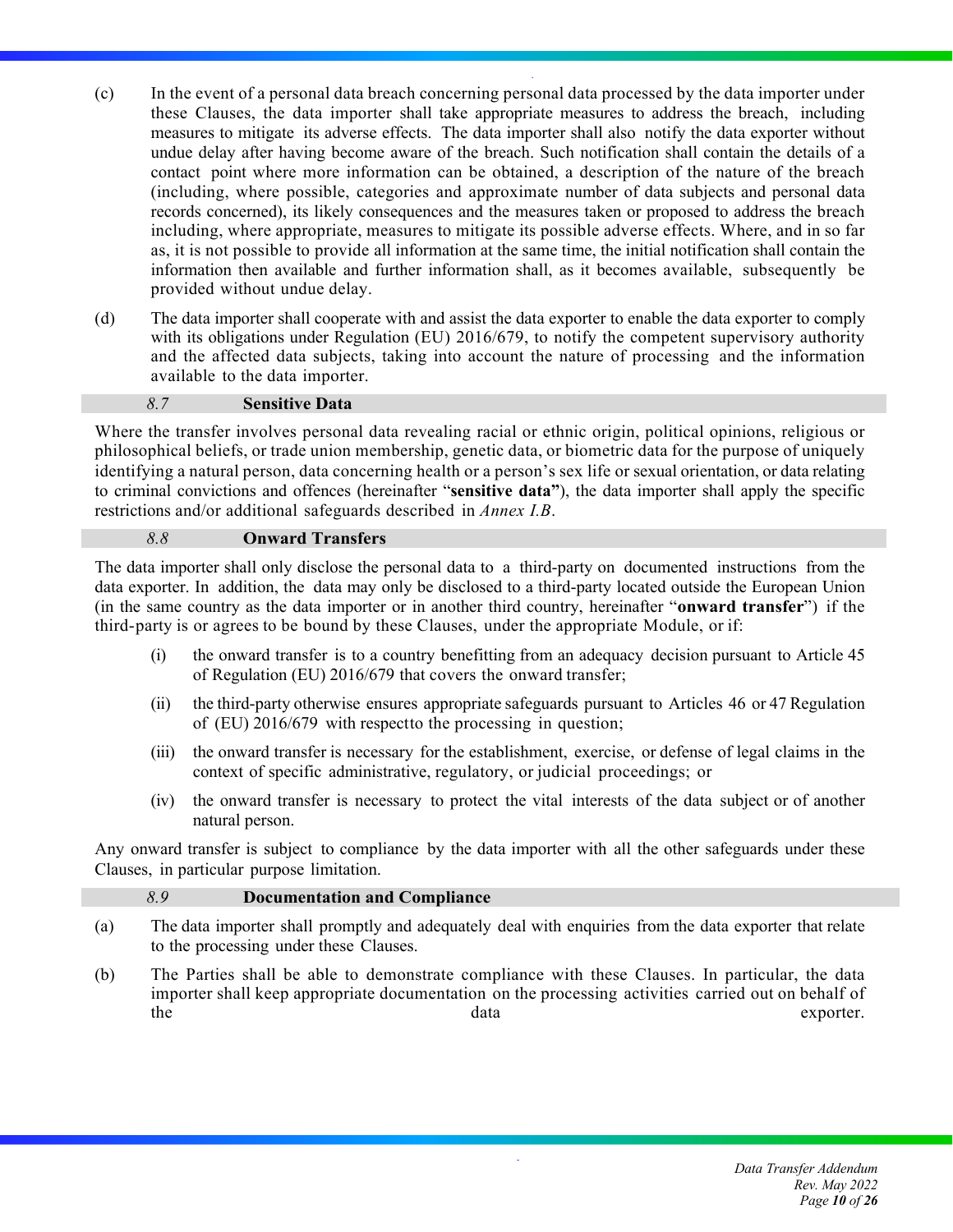- (c) The data importer shall make available to the data exporter all information necessary to demonstrate compliance with the obligations set outin these Clauses and at the data exporter's request, allow for and contribute to audits of the processing activities covered by these Clauses, at reasonable intervals or if there are indications of non- compliance. In deciding on a review or audit, the data exporter may consider relevant certifications held by the data importer.
- (d) The data exporter may choose to conduct the audit by itself or mandate an independent auditor. Audits may include inspections at the premises or physical facilities of the data importer and shall, where appropriate, be carried out with reasonable notice.
- (e) The Parties shall make the information referred to in paragraphs (b) and (c), including the results of any audits, available to the competent supervisory authority on request.

### *Clause 9* **Use of Sub-Processors**

#### *MODULE TWO:* **Transfer Controller to Processor**

- (a) The data importer has the data exporter's general authorization for the engagement of sub-processor(s) from an agreed list. The data importer shall specifically inform the data exporter in writing of any intended changes to that list through the addition or replacement of sub-processors at least ten (10) days in advance, thereby giving the data exporter sufficient time to be able to object to such changes prior to the engagement of the sub-processor(s). The data importer shall provide the data exporter with the information necessary to enable the data exporter to exercise its right to object.
- (b) Where the data importer engages a sub-processor to carry out specific processing activities (on behalf of the data exporter), it shall do so by way of a written contract that provides for, in substance, the same data protection obligations as those binding the data importer under these Clauses, including in terms of third-party beneficiary rights for data subjects. The Parties agree that, by complying with this Clause, the data importer fulfils its obligations under Clause 8.8. The data importer shall ensure that the sub-processor complies with the obligations to which the data importer is subject pursuant to these Clauses.
- (c) The data importer shall provide, at the data exporter's request, a copy of such a sub-processor agreement and any subsequent amendments to the data exporter. To the extent necessary to protect business secrets or other confidential information, including personal data, the data importer may redact the text of the agreement prior to sharing a copy.
- (d) The data importer shall remain fully responsible to the data exporter for the performance of the subprocessor's obligations under its contract with the data importer. The data importer shall notify the data exporter of any failure by the sub-processor to fulfil its obligations under that contract.
- (e) The data importer shall agree a third-party beneficiary clause with the sub-processor whereby in the event the data importer has factually disappeared, ceased to exist in law or has become insolvent – the data exporter shall have the right to terminate the sub-processor contract and to instruct the subprocessor to erase or return the personal data.

## *Clause 10* **Data Subject Rights**

## *MODULE TWO:* **Transfer Controller to Processor**

- (a) The data importer shall promptly notify the data exporter of any request it has received from a data subject. It shall not respond to that request itself unless it has been authorized to do so by the data exporter.
- (b) The data importer shall assist the data exporter in fulfilling its obligations to respond to data subjects' requests for the exercise of their rights under Regulation (EU) 2016/679. In this regard, the Parties shall set out in Annex II the appropriate technical and organizational measures, taking into account the nature of the processing, by which the assistance shall be provided, as well as the scope and the extent of the assistance required.

 $\bar{z}$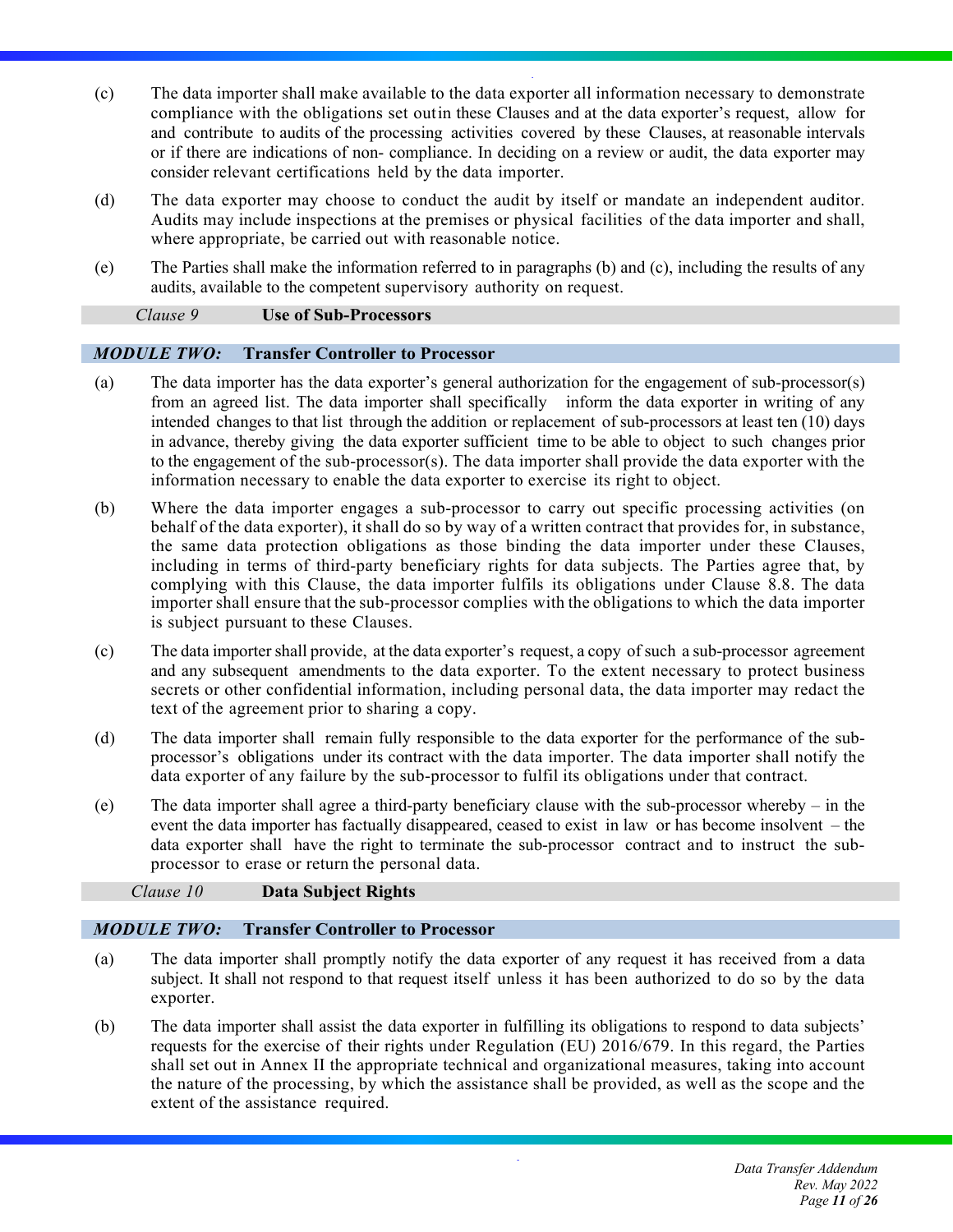(c) In fulfilling its obligations under paragraphs (a) and (b), the data importer shall comply with the instructions from the data exporter.

#### *Clause 11* **Redress**

(a) The data importer shall inform data subjects in a transparent and easily accessible format, through individual notice or on its website, of a contact point authorized to handle complaints. It shall deal promptly with any complaints it receives from a data subject.

## *MODULE TWO:* **Transfer Controller to Processor**

- (a) In case of a dispute between a data subject and one of the Parties as regards compliance with these Clauses, that Party shall use its best efforts to resolve the issue amicably in a timely fashion. The Parties shall keep each other informed about such disputes and, where appropriate, cooperate in resolving them.
- (b) Where the data subject invokes a third-party beneficiary right pursuant to Clause 3, the data importer shall accept the decision of the data subject to:
	- (i) lodge a complaint with the supervisory authority in the Member State of his/her habitual residence or place of work, or the competent supervisory authority pursuant to Clause 13;
	- (ii) refer the dispute to the competent courts within the meaning of Clause 18.
- (c) The Parties accept that the data subject may be represented by a not-for-profit body, organization or association under the conditions set out in Article 80(1) of Regulation (EU) 2016/679.
- (d) The data importer shall abide by a decision that is binding under the applicable EU or Member State law.
- (e) The data importer agrees that the choice made by the data subject will not prejudice his/her substantive and procedural rights to seek remedies in accordance with applicable laws.

*Clause 12* **Liability**

## *MODULE TWO:* **Transfer Controller to Processor**

- (a) Each Party shall be liable to the other Party/ies for any damages it causes the other Party(ies) by any breach of these Clauses.
- (b) The data importer shall be liable to the data subject, and the data subject shall be entitled to receive compensation, for any material or non- material damages the data importer or its sub-processor causes the data subject by breaching the third-party beneficiary rights under these Clauses.
- (c) Notwithstanding paragraph (b), the data exporter shall be liable to the data subject, and the data subject shall be entitled to receive compensation, for any material or non-material damages the data exporter or the data importer (or its sub-processor) causes the data subject by breaching the thirdparty beneficiary rights under these Clauses. This is without prejudice to the liability of the data exporter and, where the data exporter is a processor acting on behalf of a controller, to the liability of the controller under Regulation (EU) 2016/679 or Regulation (EU) 2018/1725, as applicable.
- (d) The Parties agree that if the data exporter is held liable under paragraph (c) for damages caused by the data importer (or its sub-processor), it shall be entitled to claim back from the data importer that part of the compensation corresponding to the data importer's responsibility for the damage.
- (e) Where more than one Party is responsible for any damage caused to the data subject as a result of a breach of these Clauses, all responsible Parties shall be jointly and severally liable and the data subject is entitled to bring an action in court against any of these Parties.

 $\bar{z}$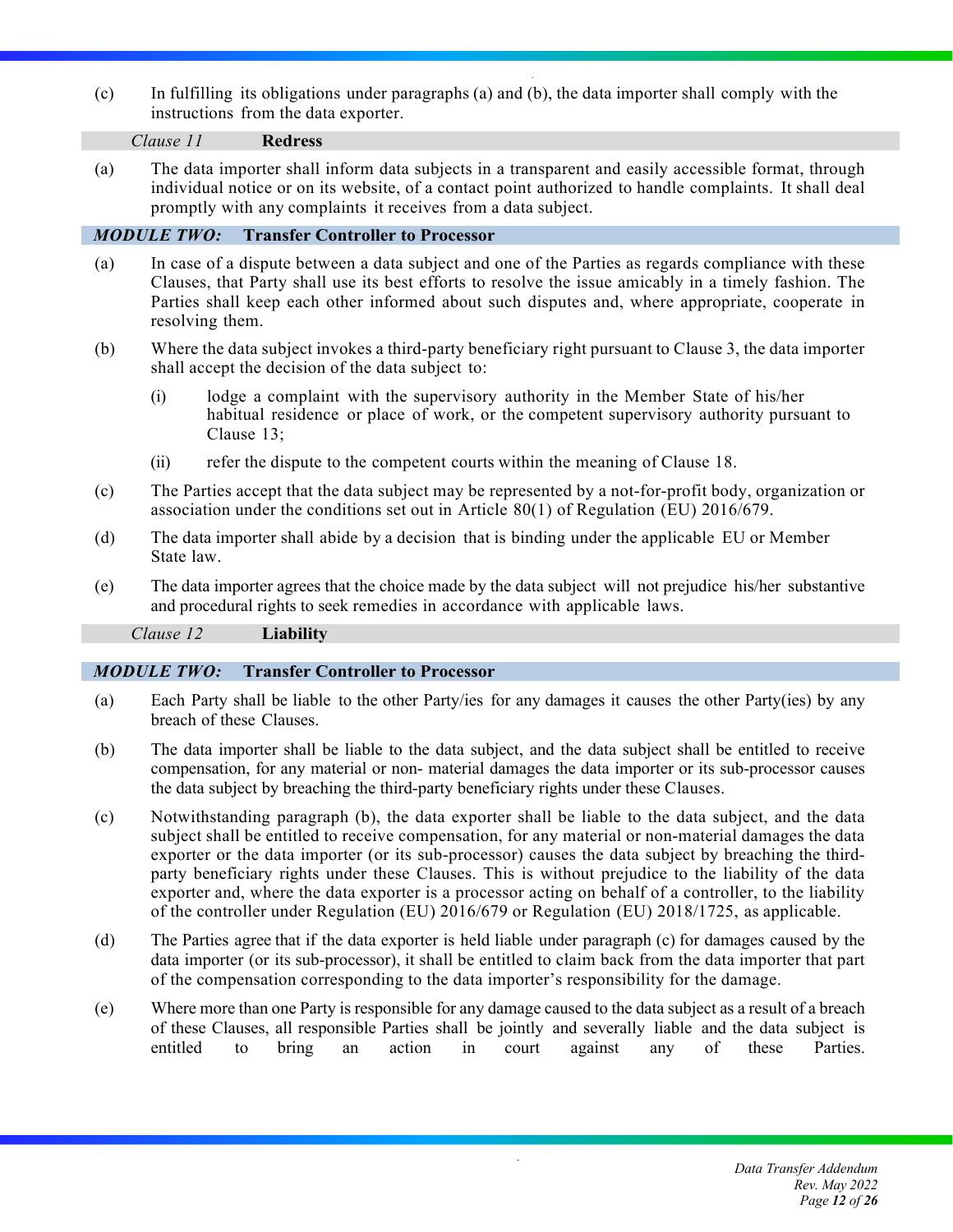(f) The Parties agree that if one Party is held liable under paragraph (e), it shall be entitled to claim back from the other Party/ies that part of the compensation corresponding to its/their responsibility for the damage.

 $\hat{\mathcal{A}}$ 

(g) The data importer may not invoke the conduct of a sub-processor to avoid its own liability.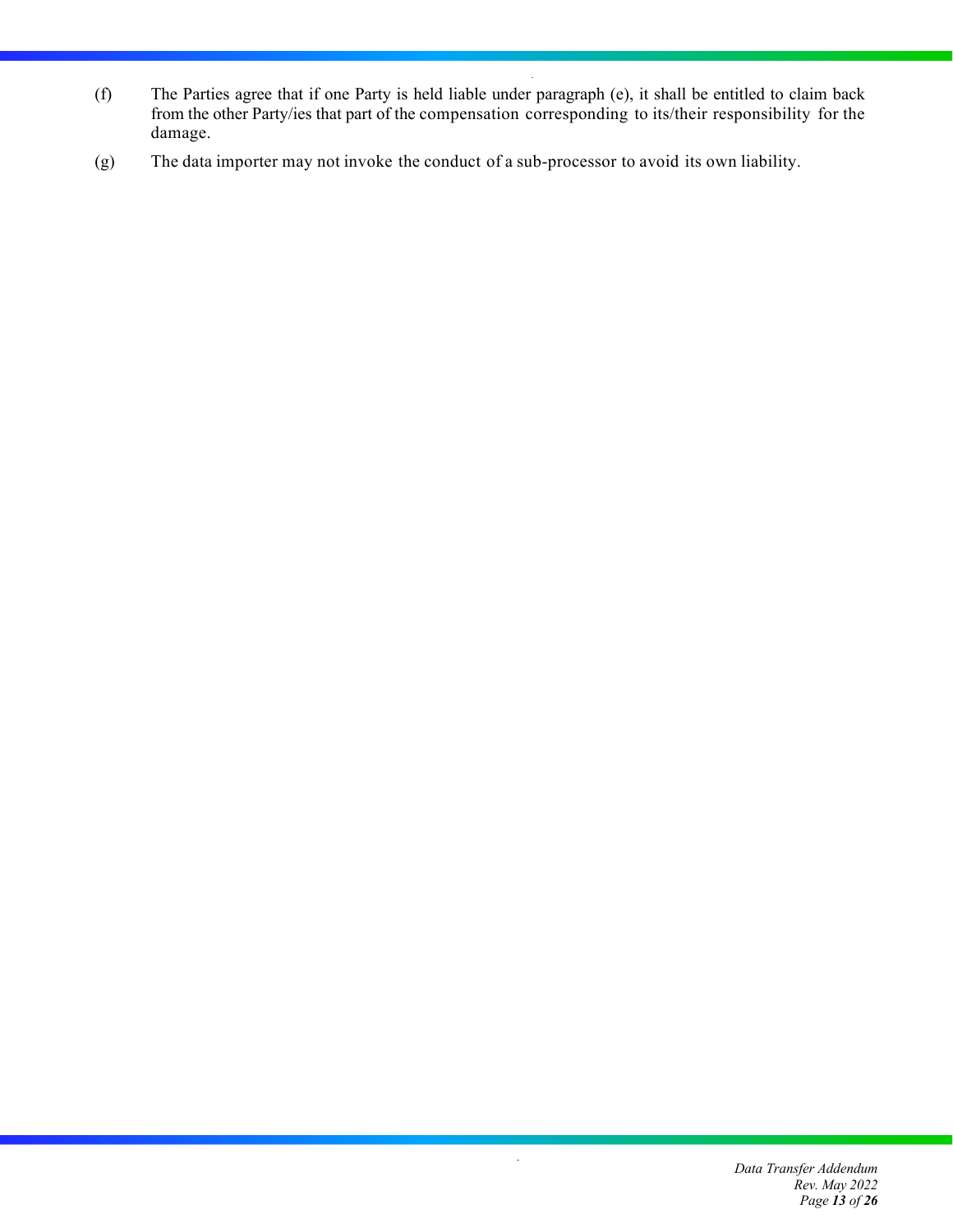#### *Clause 13* **Supervision**

#### *MODULE TWO:* **Transfer Controller to Processor**

(a) Where the data exporter is established in an EU Member State, the following section applies: The supervisory authority with responsibility for ensuring compliance by the data exporter with Regulation (EU) 2016/679 as regards the data transfer, as indicated in *Annex I.C*, shall act as competent supervisory authority.

Where the data exporter is not established in an EU Member State, but falls within the territorial scope of application of Regulation (EU) 2016/679 in accordance with its Article 3(2) and has appointed a representative pursuant to Article 27(1) of Regulation (EU) 2016/679, the following section applies: The supervisory authority of the Member State in which the representative within the meaning of Article 27(1) of Regulation (EU) 2016/679 is established, as indicated in Annex I.C, shall act as competent supervisory authority.

Where the data exporter is not established in an EU Member State, but falls within the territorial scope of application of Regulation (EU) 2016/679 in accordance with its Article 3(2) without however having to appoint a representative pursuant to Article 27(2) of Regulation (EU) 2016/679, the following section applies: The supervisory authority of one of the Member States in which the data subjects whose personal data is transferred under these Clauses in relation to the offering of goods or services to them, or whose behavior is monitored, are located, as indicated in Annex I.C, shall act as competent supervisory authority.

(b) The data importer agrees to submit itself to the jurisdiction of and cooperate with the competent supervisory authority in any procedures aimed at ensuring compliance with these Clauses. In particular, the data importer agrees to respond to enquiries, submit to audits and comply with the measures adopted by the supervisory authority, including remedial and compensatory measures. It shall provide the supervisory authority with written confirmation that the necessary actions have been taken.

### **LOCAL LAWS AND OBLIGATIONS IN CASE OF ACCESS BY PUBLIC AUTHORITIES –** SECTION III

## *Clause 14* **Local Laws and Practices affecting Compliance with the Clauses**

### *MODULE TWO:* **Transfer Controller to Processor**

- (a) The Parties warrant that they have no reason to believe that the laws and practices in the third country of destination applicable to the processing of the personal data by the data importer, including any requirements to disclose personal data or measures authorizing access by public authorities, prevent the data importer from fulfilling its obligations under these Clauses. This is based on the understanding that laws and practices that respect the essence of the fundamental rights and freedoms and do not exceed what is necessary and proportionate in a democratic society to safeguard one of the objectives listed in Article 23(1) of Regulation (EU) 2016/679, are not in contradiction withthese Clauses.
- (b) The Parties declare that in providing the warranty in paragraph (a), they have taken due account in particular of the following elements:
	- (i) the specific circumstances of the transfer, including the length of the processing chain, the number of actors involved, and the transmission channels used; intended onward transfers; the type of recipient; the purpose of processing; the categories and format of the transferred personal data; the economic sector in which the transfer occurs; the storage location of the data transferred;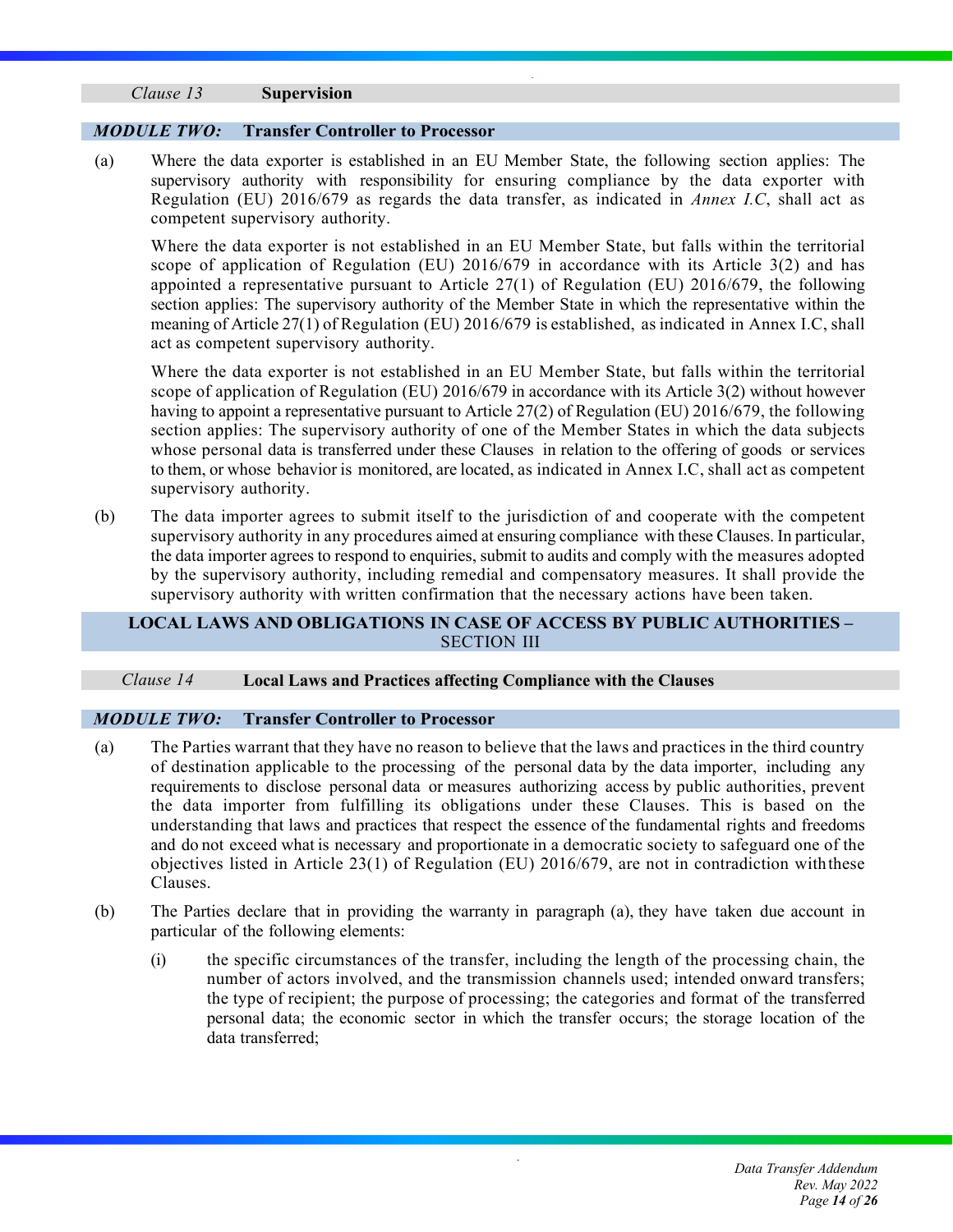- (ii) the laws and practices of the third country of destination– including those requiring the disclosure of data to public authorities or authorizing access by such authorities – relevant considering the specific circumstances of the transfer, and the applicable limitations and safeguards;
- (iii) any relevant contractual, technical, or organizational safeguards put in place to supplement the safeguards under these Clauses, including measures applied during transmission and to the processing of the personal data in the country of destination.
- (c) The data importer warrants that, in carrying out the assessment under paragraph (b), it has made its best efforts to provide the data exporter with relevant information and agrees that it will continue to cooperate with the data exporter in ensuring compliance with these Clauses.
- (d) The Parties agree to document the assessment under paragraph (b) and make it available to the competent supervisory authority on request.
- (e) The data importer agrees to notify the data exporter promptly if, after having agreed to these Clauses and for the duration of the contract, it has reason to believe that it is or has become subject to laws or practices not in line with the requirements under paragraph (a), including following a change in the laws of the third country or a measure (such as a disclosure request) indicating an application of such laws in practice that is not in line with the requirements in paragraph (a).
- (f) Following a notification pursuant to paragraph (e), or if the data exporter otherwise has reason to believe that the data importer can no longer fulfil its obligations under these Clauses, the data exporter shall promptly identify appropriate measures (e.g., technical, or organizational measures to ensure security and confidentiality) to be adopted by the data exporter and/or data importer to address the situation. The data exporter shall suspend the data transfer if it considers that no appropriate safeguards for such transfer can be ensured, or if instructed by the competent supervisory authority to do so. In this case, the data exporter shall be entitled to terminate the contract, in so far as it concerns the processing of personal data under these Clauses. If the contract involves more than two Parties, the data exporter may exercise this right to termination only with respect to the relevant Party, unless the Parties have agreed otherwise. Where the contract is terminated pursuant to this Clause, Clause 16(d) and (e) shall apply.

*Clause 15* **Obligations of the Data Importer in case of access by Public Authorities**

### *MODULE TWO:* **Transfer Controller to Processor**

### *15.1* **Notification**

- (a) The data importer agrees to notify the data exporter and, where possible, the data subject promptly (if necessary, with the help of the data exporter) if it:
	- (i) receives a legally binding request from a public authority, including judicial authorities, under the laws of the country of destination for the disclosure of personal data transferred pursuant to these Clauses; such notification shall include information about the personal data requested, the requesting authority, the legal basis for the request and the response provided; or
	- (ii) becomes aware of any direct access by public authorities to personal data transferred pursuant to these Clauses in accordance with the laws of the country of destination; such notification shall include all information available to the importer.
- (b) If the data importer is prohibited from notifying the data exporter and/or the data subject under the laws of the country of destination, the data importer agrees to use its best efforts to obtain a waiver of the prohibition, with a view to communicating as much information as possible, as soon as possible. The data importer agrees to document its best efforts to be able to demonstrate them on request of the data exporter.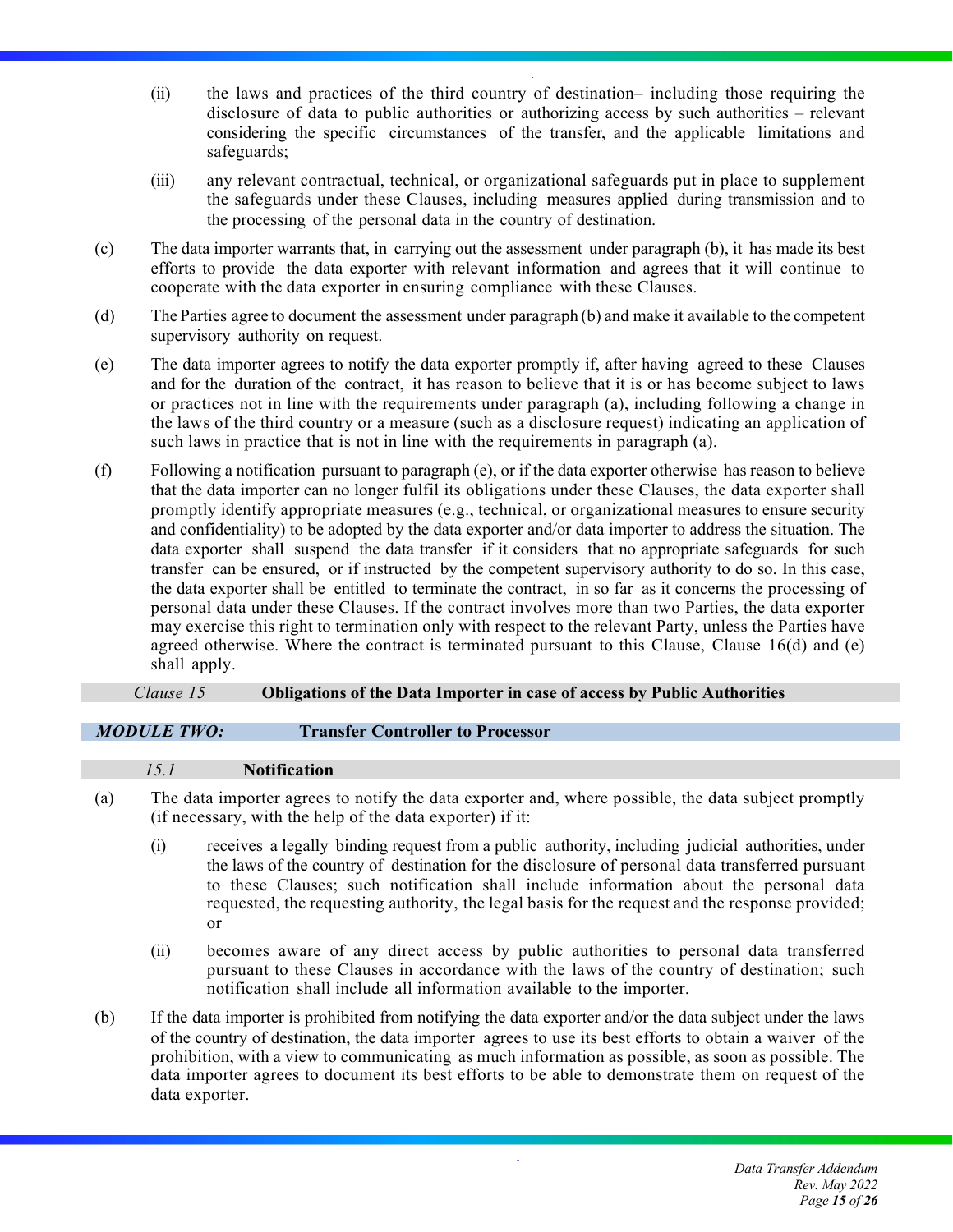- (c) Where permissible under the laws of the country of destination, the data importer agrees to provide the data exporter, at regular intervals for the duration of the contract, with as much relevant information as possible on the requests received (in particular, number of requests, type of data requested, requesting authority/ies, whether requests have been challenged and the outcome ofsuch challenges, etc.).
- (d) The data importer agrees to preserve the information pursuant to paragraphs (a) to (c) for the duration of the contract and make it available to the competent supervisory authority on request.
- (e) Paragraphs (a) to (c) are without prejudice to the obligation of the data importer pursuant to Clause 14(e) and Clause 16 to inform the data exporter promptly where it is unable to comply with these Clauses.

### *15.2* **Review of Legality and Data Minimization**

- (a) The data importer agrees to review the legality of the request for disclosure, in particular whether it remains within the powers granted to the requesting public authority, and to challenge the request if, after careful assessment, it concludes that there are reasonable grounds to consider that the request is unlawful under the laws of the country of destination, applicable obligations under international law and principles of international comity. The data importer shall, under the same conditions, pursue possibilities of appeal. When challenging a request, the data importer shall seek interim measures with a view to suspending the effects of the request until the competent judicial authority has decided on its merits. It shall not disclose the personal data requested until required to do so under the applicable procedural rules. These requirements are without prejudice to the obligations of the data importer under Clause 14(e).
- (b) The data importer agrees to document its legal assessment and any challenge to the request for disclosure and, to the extent permissible under the laws of the country of destination, make the documentation available to the data exporter. It shall also make it available to the competent supervisory authority on request.
- (c) The data importer agrees to provide the minimum amount of information permissible when responding to a request for disclosure, based ona reasonable interpretation of the request.

# **FINAL PROVISIONS -** SECTION IV

### *Clause 16* **Non-Compliance with the Clauses and Termination**

## *MODULE TWO:* **Transfer Controller to Processor**

- (a) The data importer shall promptly inform the data exporter if it is unable to comply with these Clauses, for whatever reason.
- (b) In the event that the data importer is in breach of these Clauses or unable to comply with these Clauses, the data exporter shall suspend the transfer of personal data to the data importer until compliance is again ensured or the contract is terminated. This is without prejudice to Clause 14(f).
- (c) The data exporter shall be entitled to terminate the contract, insofar as it concerns the processing of personal data under these Clauses, where:
	- (i) the data exporter has suspended the transfer of personal data to the data importer pursuant to paragraph (b) and compliance with these Clauses is not restored within a reasonable time and in any event within one month of suspension;
	- (ii) the data importer is in substantial or persistent breach of these Clauses; or
	- (iii) the data importer fails to comply with a binding decision of a competent court or supervisory authority regarding its obligations under these Clauses.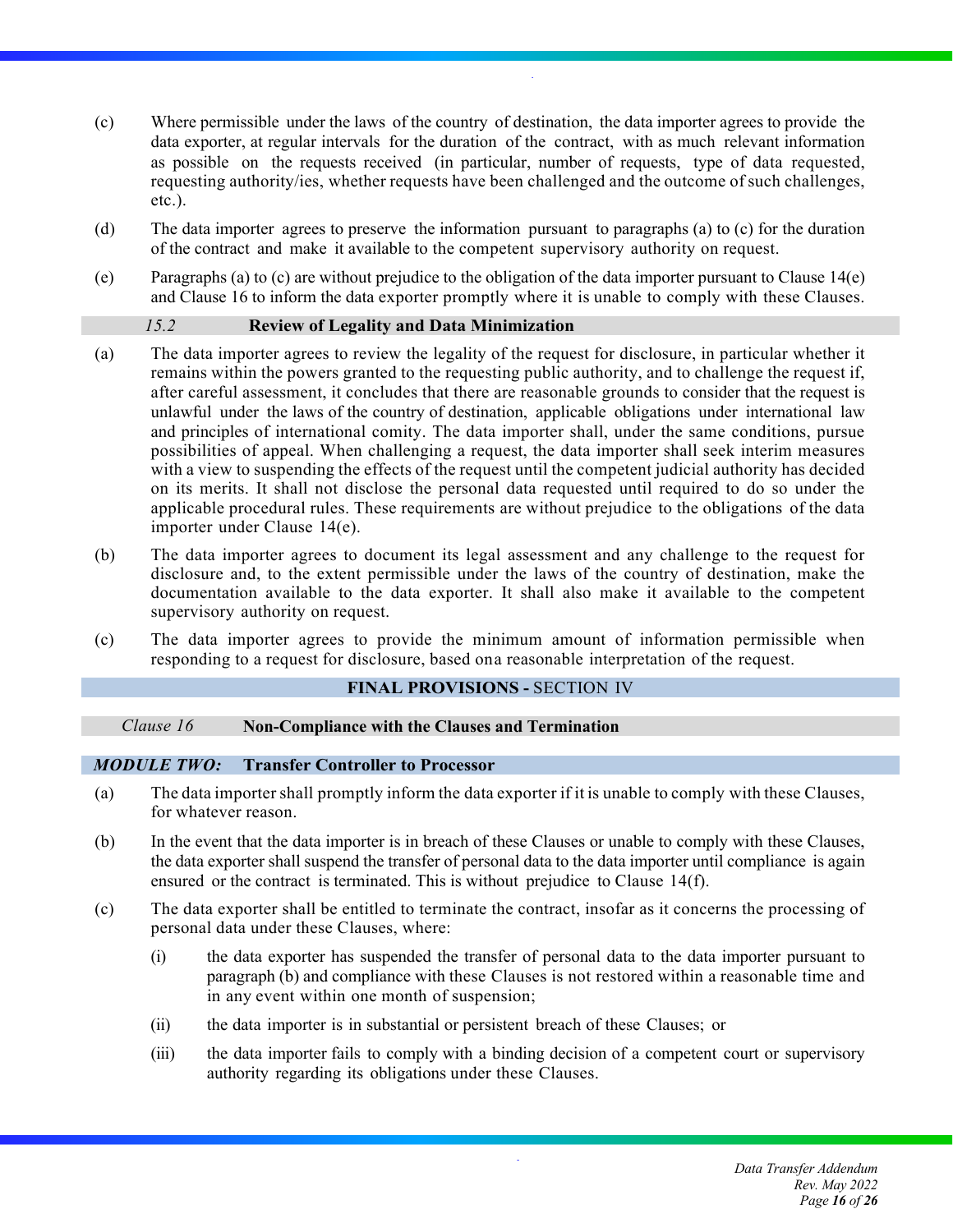In these cases, it shall inform the competent supervisory authority of such non- compliance. Where the contract involves more than two Parties, the data exporter may exercise this right to termination only with respect to the relevant Party, unless the Parties have agreed otherwise.

- (d) Personal data that has been transferred prior to the termination of the contract pursuant to paragraph (c) shall at the choice of the data exporter immediately be returned to the data exporter or deleted in its entirety. The same shall apply to any copies of the data. The data importer shall certify the deletion of the data to the data exporter. Until the data is deleted or returned, the data importer shall continue to ensure compliance with these Clauses. In case of local laws applicable to the data importer that prohibit the return or deletion of the transferred personal data, the data importer warrants that it will continue to ensure compliance with these Clauses and will only process the data to the extent and for as long as required under that local law.
- (e) Either Party may revoke its agreement to be bound by these Clauses where (i) the European Commission adopts a decision pursuant to Article 45(3) of Regulation (EU) 2016/679 that covers the transfer of personal data to which these Clauses apply; or (ii) Regulation (EU) 2016/679 becomes part of the legal framework of the country to which the personal data is transferred. This is without prejudice to other obligations applying to the processing in question under Regulation (EU) 2016/679.

*Clause 17* **Governing Law**

## *MODULE TWO:* **Transfer Controller to Processor**

These Clauses shall be governed by the law of one of the EU Member States, provided such law allows for thirdparty beneficiary rights. The Partiesagree that this shall be the law of Ireland.

# *Clause 18* **Choice of Forum and Jurisdiction**

## *MODULE TWO:* **Transfer Controller to Processor**

- (a) Any dispute arising from these Clauses shall be resolved by the courts of an EU Member State.
- (b) The Parties agree that those shall be the courts of Ireland.
- (c) A data subject may also bring legal proceedings against the data exporter and/or data importer before the courts of the Member State in which he/she has his/her habitual residence.
- (d) The Parties agree to submit themselves to the jurisdiction of such courts.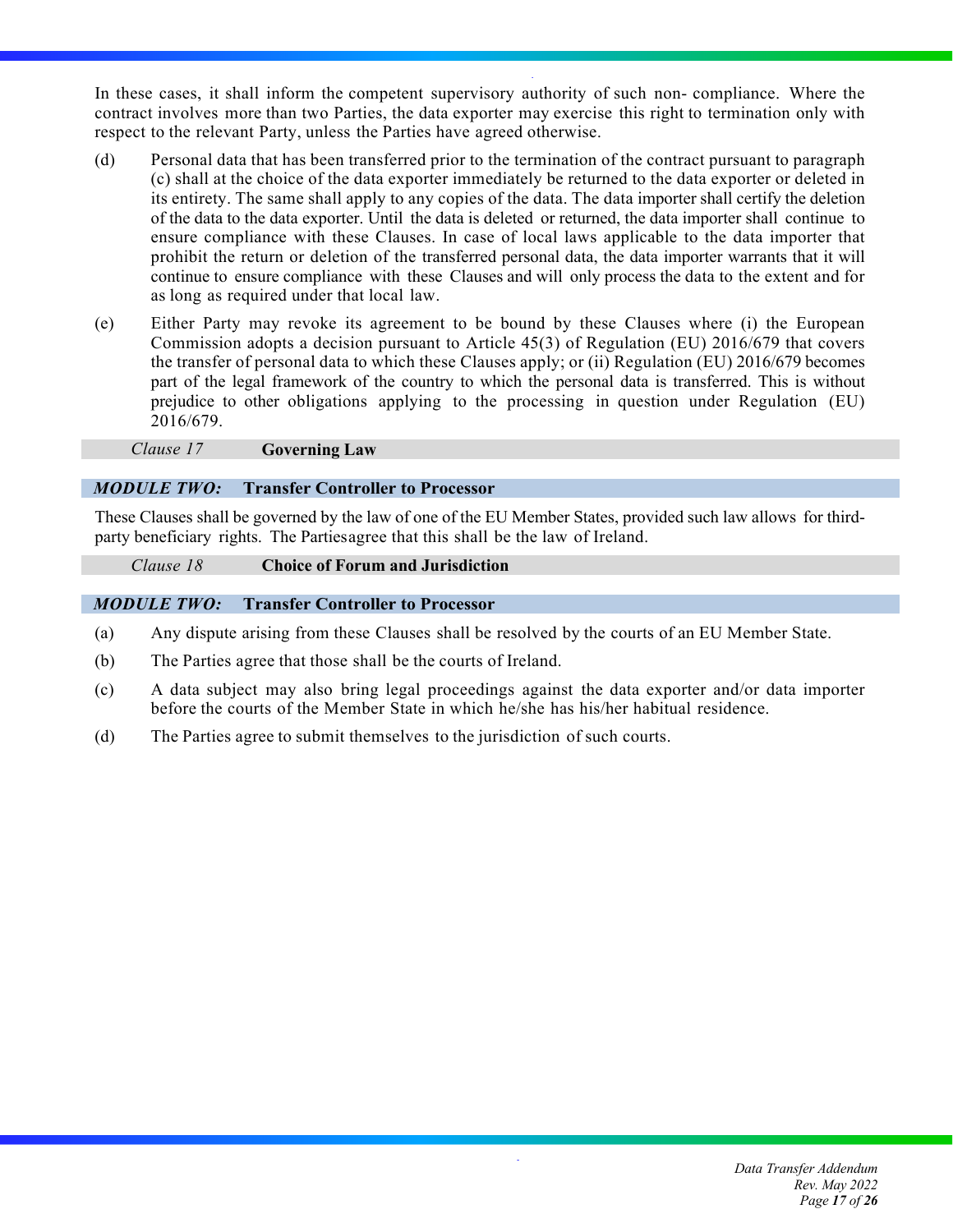# *ANNEX I to Exhibit C*

#### **A. LIST OF PARTIES**

#### *MODULE TWO:* **Transfer Controller to Processor**

**Data Exporter:** Customer (name, address, and contact details as set forth in the Agreement) **Activities relevant to the data transferred under these Clauses**: As set forth in *Exhibit B* of the DTA. **Signature and Date**: As per the Agreement.

**Role**: Controller

**Data Importer:** Company (name, address, and contact details as set forth in the Agreement) **Activities relevant to the data transferred under these Clauses**: As set forth in *Exhibit B* of the DTA.

**Signature and Date**: As per the Agreement.

**Role**: Processor

### **B. DESCRIPTION OF TRANSFER**

### *MODULE TWO:* **Transfer Controller to Processor**

*Categories of data subjects whose personal data is transferred* (As set forth in Exhibit B of the DTA.)

*Categories of personal data transferred*

(As set forth in Exhibit B of the DTA.)

*Sensitive data transferred (if applicable) and applied restrictions or safeguards that fully take into consideration the nature of the data and the risks involved, such as for instance strict purpose limitation, access restrictions (including access only for staff having followed specialized training), keeping a record of access to the data, restrictions for onward transfers or additional security measures.*

J.

(As set forth in Exhibit B of the DTA.)

*The frequency of the transfer (e.g. whether the data is transferred on a one-off or continuous basis).* (As set forth in Exhibit B of the DTA.)

*Nature of the processing* (As set forth in Exhibit B of the DTA.)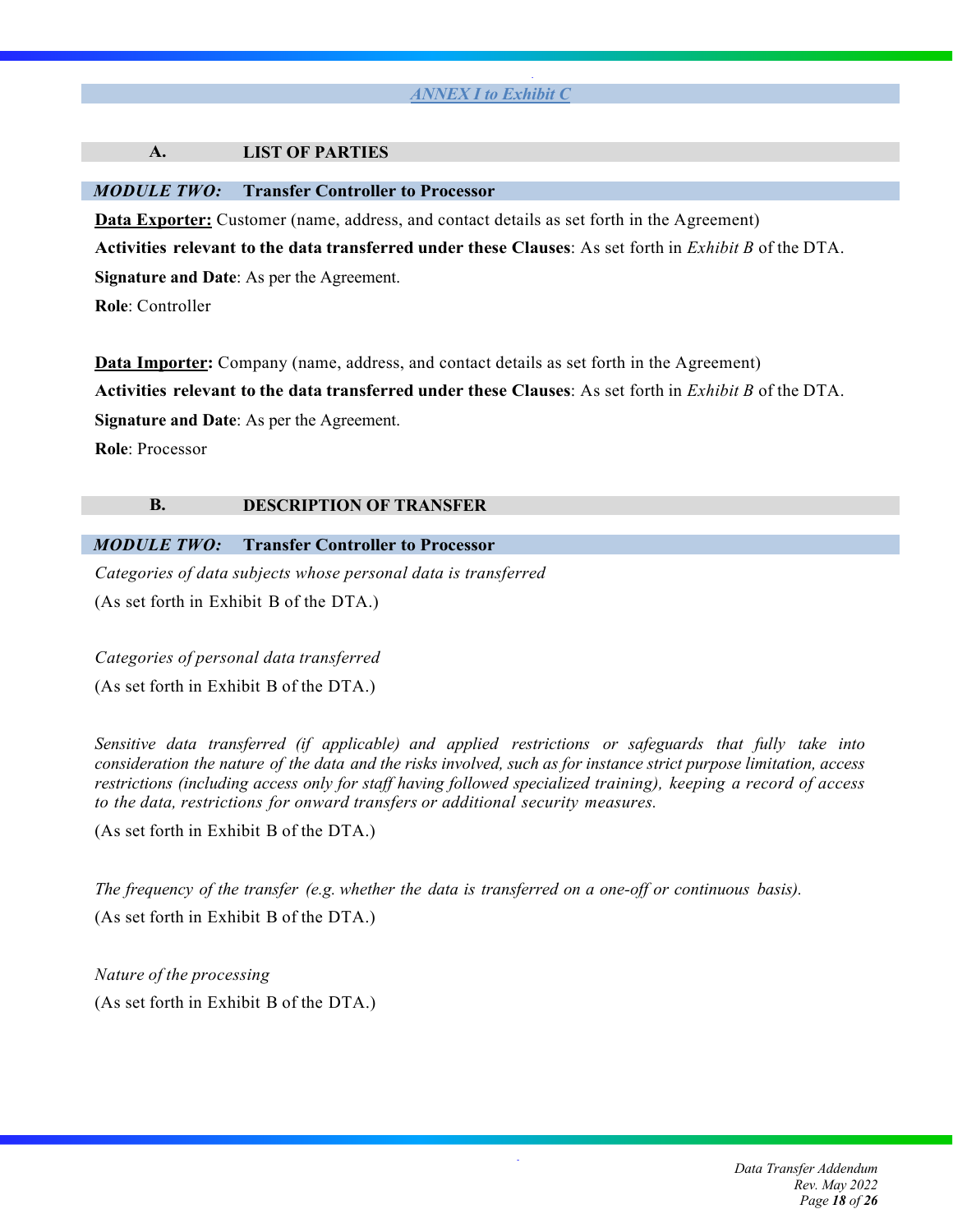*Purpose(s) of the data transfer and further processing* (As set forth in Exhibit B of the DTA.)

The period for which the personal data will be retained, or, if that is not possible, the criteria used to *determine that period*

(As set forth in Exhibit B of the DTA.)

*For transfers to (sub-) processors, also specify subject matter, nature, and duration of the processing* (As set forth in Exhibit B of the DTA.)

# **C. COMPETENT SUPERVISORY AUTHORITY**

## *MODULE TWO:* **Transfer Controller to Processor**

The supervisory authority mandated by Clause 13 is the Irish Data Protection Commission (**DPC**), and if this is not possible, then as otherwise agreed by the parties consistent with the conditions set forth in Clause 13.

# *ANNEX II to Exhibit C*

# **TECHNICAL AND ORGANIZATIONAL MEASURES INCLUDING TECHNICAL AND ORGANIZATIONAL MEASURES TO ENSURE THE SECURITY OF THE DATA**

### *MODULE TWO:* **Transfer Controller to Processor**

*Description of the technical and organizational measures implemented by the data importer(s) (including any relevant certifications) to ensure an appropriate level of security, taking into account the nature, scope, context and purpose of the processing, and the risks for the rights and freedoms of natural persons.*

The technical and organizational measures can be found at the following link: https://trellix.com/enus/assets/docs/legal/technical-and-organisational-measures.pdf

Pursuant to Clause 10(b), data importer will provide data exporter assistance with data subject requests in accordance with the DPA.

#### *ANNEX III to Exhibit C* **LIST OF SUB-PROCESSORS**

Available at the following link: https://www.trellix.com/en-us/assets/docs/legal/enterprise-sub-processorlist.pdf.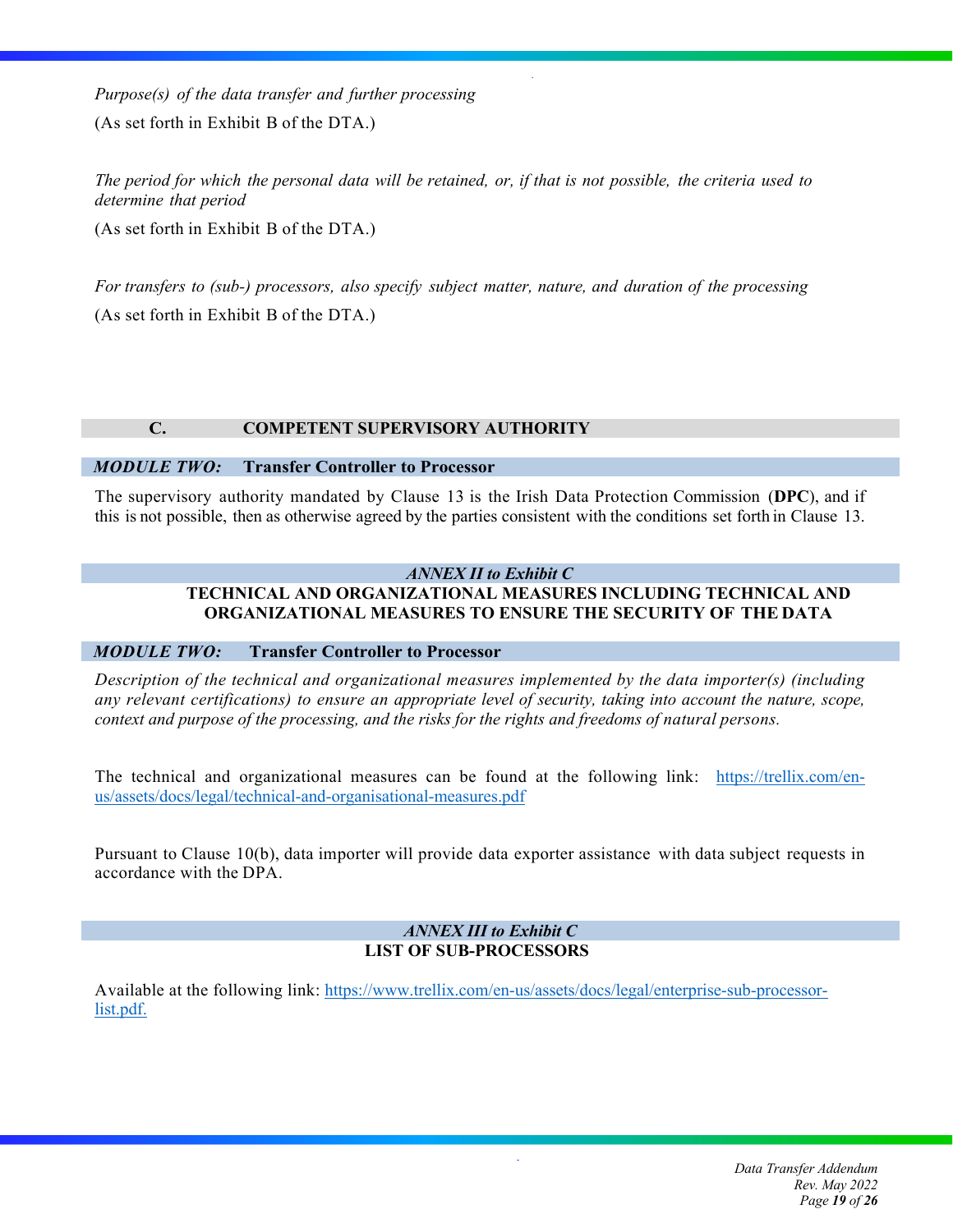## **EXHIBIT D**

### UK ADDENDUM TO THE EU STANDARD CONTRACTUAL CLAUSES

## VERSION B1.0, IN FORCE 21 MARCH 2022

This Exhibit D forms part of the DTA.

This Addendum has been issued by the Information Commissioner for Parties making Restricted Transfers. The Information Commissioner considers that it provides Appropriate Safeguards for Restricted Transfers when it is entered into as a legally binding contract.

**PART 1: TABLES**

#### *Table 1:* **Parties Start date** The start date of this DTA **The Parties Exporter(s) (who send the Restricted Transfer) Importer(s) (who receive the Restricted Transfer) Parties' details Full legal name:** (That of the Customer, as set forth in Exhibit C, Annex I, Part A of this DTA.) **Trading name (if different):** (That of the Customer, as set forth in Exhibit C, Annex I, Part A of this DTA.) **Main address (if a company registered address):** (That of the Customer, as set forth in Exhibit C, Annex I, Part A of this DTA.) **Official registration number (if any) (company number or similar identifier):** See the Agreement. **Full legal name:** (That of the Company, as set forth in Exhibit C, Annex I, Part A of this DTA.) **Trading name (if different):** (That of the Company, as set forth in Exhibit C, Annex I, Part A of this DTA.) **Main address (if a company registered address):** (That of the Company, as set forth in Exhibit C, Annex I, Part A of this DTA.) **Official registration number (if any) (company number or similar identifier):** See the Agreement. **Key Contact Full Name (optional), Job Title, and Contact details including email:** (Those of the Customer, as set forth in Exhibit C, Annex I, Part A of this DTA.) **Full Name (optional), Job Title, and Contact details including email:** (Those of the Company, as set forth in Exhibit C, Annex I, Part A of this DTA.)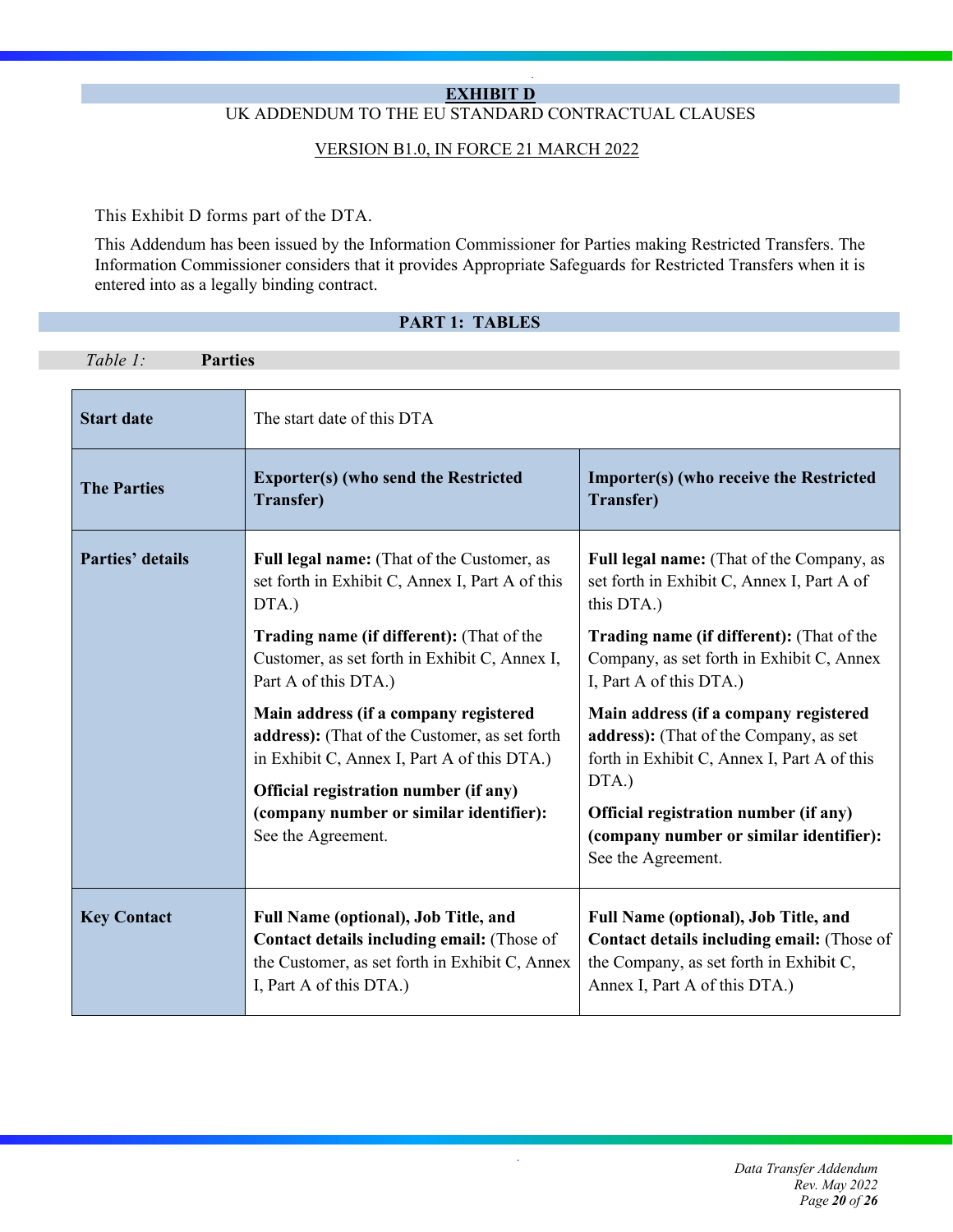# *Table 2:* **Selected SCCs, Modules and Selected Clauses**

| <b>Addendum EU SCCs</b>                                                                                                                                                                                           |                                 | $\boxtimes$ The version of the Approved EU SCCs which this Addendum is appended to, detailed<br>below, including the Appendix Information: |                            |                                               |                                                |                                                                                                             |
|-------------------------------------------------------------------------------------------------------------------------------------------------------------------------------------------------------------------|---------------------------------|--------------------------------------------------------------------------------------------------------------------------------------------|----------------------------|-----------------------------------------------|------------------------------------------------|-------------------------------------------------------------------------------------------------------------|
|                                                                                                                                                                                                                   |                                 |                                                                                                                                            | Date: the date of this DTA |                                               |                                                |                                                                                                             |
|                                                                                                                                                                                                                   |                                 |                                                                                                                                            | Reference (if any): -      |                                               |                                                |                                                                                                             |
|                                                                                                                                                                                                                   |                                 | Other identifier (if any): -                                                                                                               |                            |                                               |                                                |                                                                                                             |
|                                                                                                                                                                                                                   |                                 | <b>Or</b>                                                                                                                                  |                            |                                               |                                                |                                                                                                             |
| The Approved EU SCCs, including the Appendix Information and with only the following<br>modules, clauses or optional provisions of the Approved EU SCCs brought into effect for<br>the purposes of this Addendum: |                                 |                                                                                                                                            |                            |                                               |                                                |                                                                                                             |
|                                                                                                                                                                                                                   | Module   Module in<br>operation | Clause 7<br>(Docking)<br>Clause)                                                                                                           | Clause 11<br>(Option)      | Authorisation<br>or General<br>Authorisation) | Clause 9a (Prior   Clause 9a (Time)<br>period) | Is personal data received from<br>the Importer combined with<br>personal data collected by the<br>Exporter? |
|                                                                                                                                                                                                                   |                                 | $\blacksquare$                                                                                                                             |                            |                                               |                                                |                                                                                                             |
| 2                                                                                                                                                                                                                 |                                 |                                                                                                                                            |                            |                                               |                                                |                                                                                                             |
| 3                                                                                                                                                                                                                 |                                 |                                                                                                                                            |                            |                                               |                                                |                                                                                                             |
| 4                                                                                                                                                                                                                 |                                 |                                                                                                                                            |                            |                                               |                                                |                                                                                                             |

# *Table 3:* **Appendix Information**

"**Appendix Information**" means the information which must be provided for the selected modules as set out in the Appendix of the Approved EU SCCs (other than the Parties), and which for this Addendum is set out in:

| <b>Annex 1A: List of Parties:</b>                                                                                                                | (As set forth in Exhibit C, Annex I, Part A of this DTA.) |
|--------------------------------------------------------------------------------------------------------------------------------------------------|-----------------------------------------------------------|
| <b>Annex 1B: Description of Transfer:</b>                                                                                                        | (As set forth in Exhibit C, Annex I, Part B of this DTA.) |
| <b>Annex II: Technical and organisational measures</b><br>including technical and organisational measures to<br>ensure the security of the data: | (As set forth in Exhibit C, Annex II of this DTA.)        |
| <b>Annex III: List of Sub processors (Modules 2 and 3)</b><br>only):                                                                             | (As set forth in Exhibit C, Annex III of this DTA.)       |

Ġ,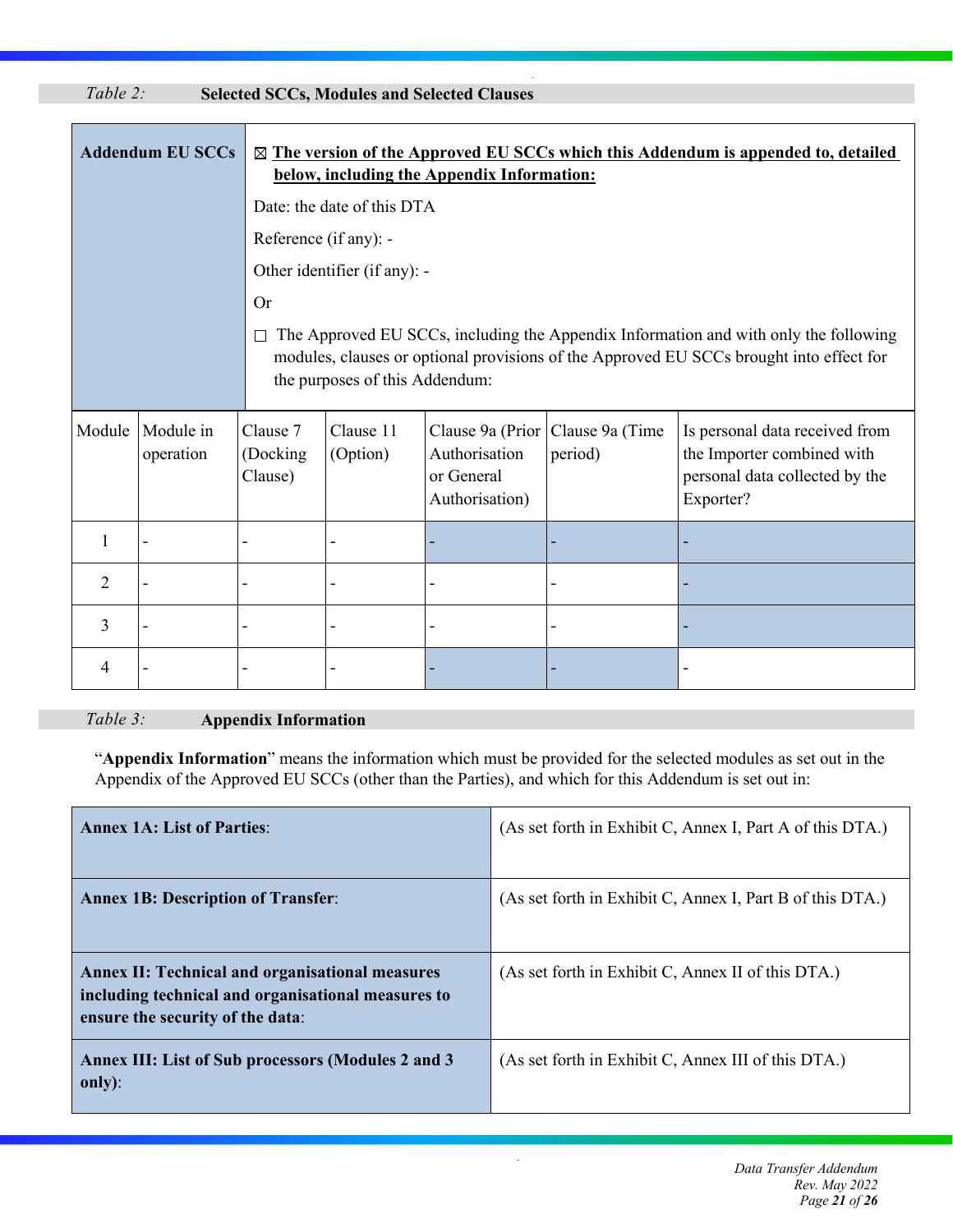| Table 4: | <b>Ending this Addendum when the Approved Addendum Changes</b> |  |
|----------|----------------------------------------------------------------|--|
|          |                                                                |  |

| <b>Ending this</b> | Which Parties may end this Addendum as set out in Section 19: |
|--------------------|---------------------------------------------------------------|
| Addendum           | $\boxtimes$ Importer                                          |
| when the           |                                                               |
| <b>Approved</b>    | $\Box$ Exporter                                               |
| Addendum           | $\Box$ neither Party                                          |
| changes            |                                                               |
|                    |                                                               |

# **PART 2: MANDATORY CLAUSES**

### **Entering into this Addendum**

- 1. Each Party agrees to be bound by the terms and conditions set out in this Addendum, in exchange for the other Party also agreeing to be bound by this Addendum.
- 2. Although Annex 1A and Clause 7 of the Approved EU SCCs require signature by the Parties, for the purpose of making Restricted Transfers, the Parties may enter into this Addendum in any way that makes them legally binding on the Parties and allows data subjects to enforce their rights as set out in this Addendum. Entering into this Addendum will have the same effect as signing the Approved EU SCCs and any part of the Approved EU SCCs.

# **Interpretation of this Addendum**

3. Where this Addendum uses terms that are defined in the Approved EU SCCs those terms shall have the same meaning as in the Approved EU SCCs. In addition, the following terms have the following meanings:

| Addendum               | This International Data Transfer Addendum which is made up of this Addendum<br>incorporating the Addendum EU SCCs.                                                                                                                                       |
|------------------------|----------------------------------------------------------------------------------------------------------------------------------------------------------------------------------------------------------------------------------------------------------|
| Addendum EU SCCs       | The version(s) of the Approved EU SCCs which this Addendum is appended to, as<br>set out in Table 2, including the Appendix Information.                                                                                                                 |
| Appendix Information   | As set out in Table 3.                                                                                                                                                                                                                                   |
| Appropriate Safeguards | The standard of protection over the personal data and of data subjects' rights, which<br>is required by UK Data Protection Laws when you are making a Restricted Transfer<br>relying on standard data protection clauses under Article 46(2)(d) UK GDPR. |

÷.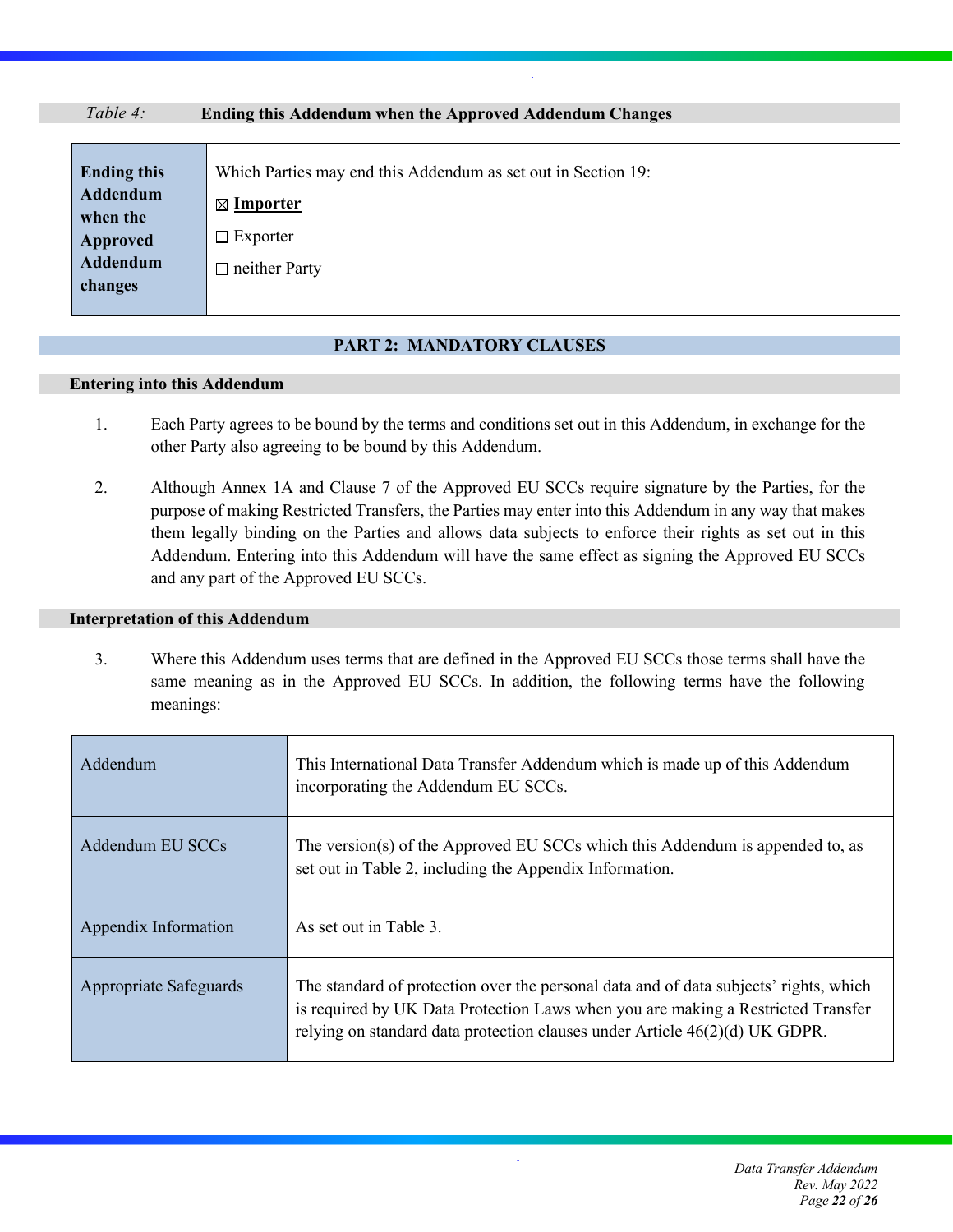| Approved Addendum              | The template Addendum issued by the ICO and laid before Parliament in accordance<br>with s119A of the Data Protection Act 2018 on 2 February 2022, as it is revised<br>under Section 18.                            |
|--------------------------------|---------------------------------------------------------------------------------------------------------------------------------------------------------------------------------------------------------------------|
| Approved EU SCCs               | The Standard Contractual Clauses set out in the Annex of Commission Implementing<br>Decision (EU) 2021/914 of 4 June 2021.                                                                                          |
| <b>ICO</b>                     | The Information Commissioner.                                                                                                                                                                                       |
| <b>Restricted Transfer</b>     | A transfer which is covered by Chapter V of the UK GDPR.                                                                                                                                                            |
| $_{\rm{UK}}$                   | The United Kingdom of Great Britain and Northern Ireland.                                                                                                                                                           |
| <b>UK Data Protection Laws</b> | All laws relating to data protection, the processing of personal data, privacy and/or<br>electronic communications in force from time to time in the UK, including the UK<br>GDPR and the Data Protection Act 2018. |
| <b>UK GDPR</b>                 | As defined in section 3 of the Data Protection Act 2018.                                                                                                                                                            |

- 4. This Addendum must always be interpreted in a manner that is consistent with UK Data Protection Laws and so that it fulfils the Parties' obligation to provide the Appropriate Safeguards.
- 5. If the provisions included in the Addendum EU SCCs amend the Approved SCCs in any way which is not permitted under the Approved EU SCCs or the Approved Addendum, such amendment(s) will not be incorporated in this Addendum and the equivalent provision of the Approved EU SCCs will take their place.
- 6. If there is any inconsistency or conflict between UK Data Protection Laws and this Addendum, UK Data Protection Laws applies.
- 7. If the meaning of this Addendum is unclear or there is more than one meaning, the meaning which most closely aligns with UK Data Protection Laws applies.
- 8. Any references to legislation (or specific provisions of legislation) means that legislation (or specific provision) as it may change over time. This includes where that legislation (or specific provision) has been consolidated, re-enacted and/or replaced after this Addendum has been entered into.

# **Hierarchy**

9. Although Clause 5 of the Approved EU SCCs sets out that the Approved EU SCCs prevail over all related agreements between the parties, the parties agree that, for Restricted Transfers, the hierarchy in Section 10 will prevail.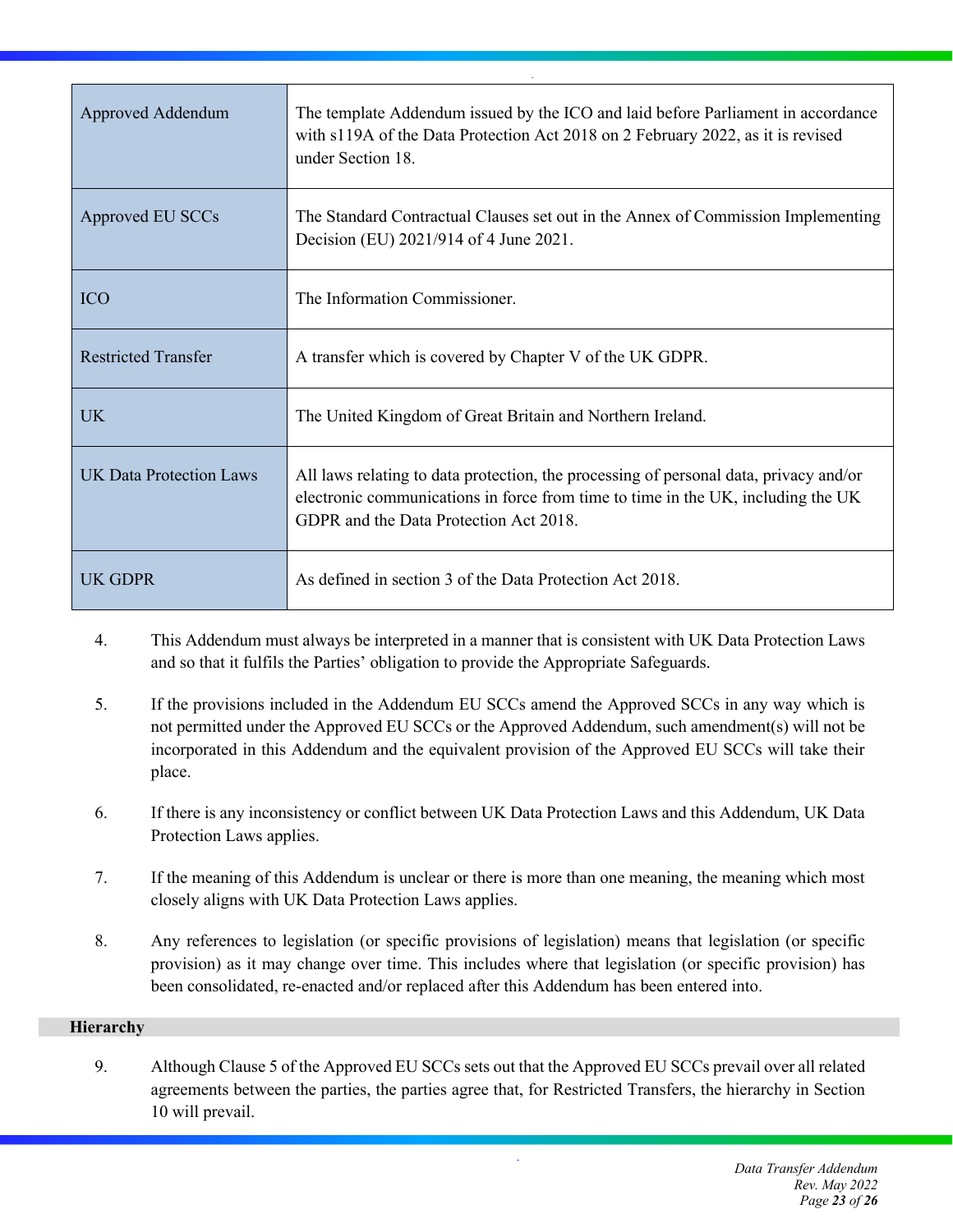- 10. Where there is any inconsistency or conflict between the Approved Addendum and the Addendum EU SCCs (as applicable), the Approved Addendum overrides the Addendum EU SCCs, except where (and in so far as) the inconsistent or conflicting terms of the Addendum EU SCCs provides greater protection for data subjects, in which case those terms will override the Approved Addendum.
- 11. Where this Addendum incorporates Addendum EU SCCs which have been entered into to protect transfers subject to the General Data Protection Regulation (EU) 2016/679 then the Parties acknowledge that nothing in this Addendum impacts those Addendum EU SCCs.

#### **Incorporation of and changes to the EU SCCs**

- 12. This Addendum incorporates the Addendum EU SCCs which are amended to the extent necessary so that:
	- a. together they operate for data transfers made by the data exporter to the data importer, to the extent that UK Data Protection Laws apply to the data exporter's processing when making that data transfer, and they provide Appropriate Safeguards for those data transfers;
	- b. Sections 9 to 11 override Clause 5 (Hierarchy) of the Addendum EU SCCs; and
	- c. this Addendum (including the Addendum EU SCCs incorporated into it) is (1) governed by the laws of England and Wales and (2) any dispute arising from it is resolved by the courts of England and Wales, in each case unless the laws and/or courts of Scotland or Northern Ireland have been expressly selected by the Parties.
- 13. Unless the Parties have agreed alternative amendments which meet the requirements of Section 12, the provisions of Section 15 will apply.
- 14. No amendments to the Approved EU SCCs other than to meet the requirements of Section 12 may be made.
- 15. The following amendments to the Addendum EU SCCs (for the purpose of Section 12) are made:
	- a. References to the "Clauses" means this Addendum, incorporating the Addendum EU SCCs;
	- b. In Clause 2, delete the words:

"and, with respect to data transfers from controllers to processors and/or processors to processors, standard contractual clauses pursuant to Article 28(7) of Regulation (EU) 2016/679";

c. Clause 6 (Description of the transfer(s)) is replaced with:

"The details of the transfers(s) and in particular the categories of personal data that are transferred and the purpose(s) for which they are transferred) are those specified in Annex I.B where UK Data Protection Laws apply to the data exporter's processing when making that transfer.";

d. Clause 8.7(i) of Module 1 is replaced with:

"it is to a country benefitting from adequacy regulations pursuant to Section 17A of the UK GDPR that covers the onward transfer";

 $\bar{z}$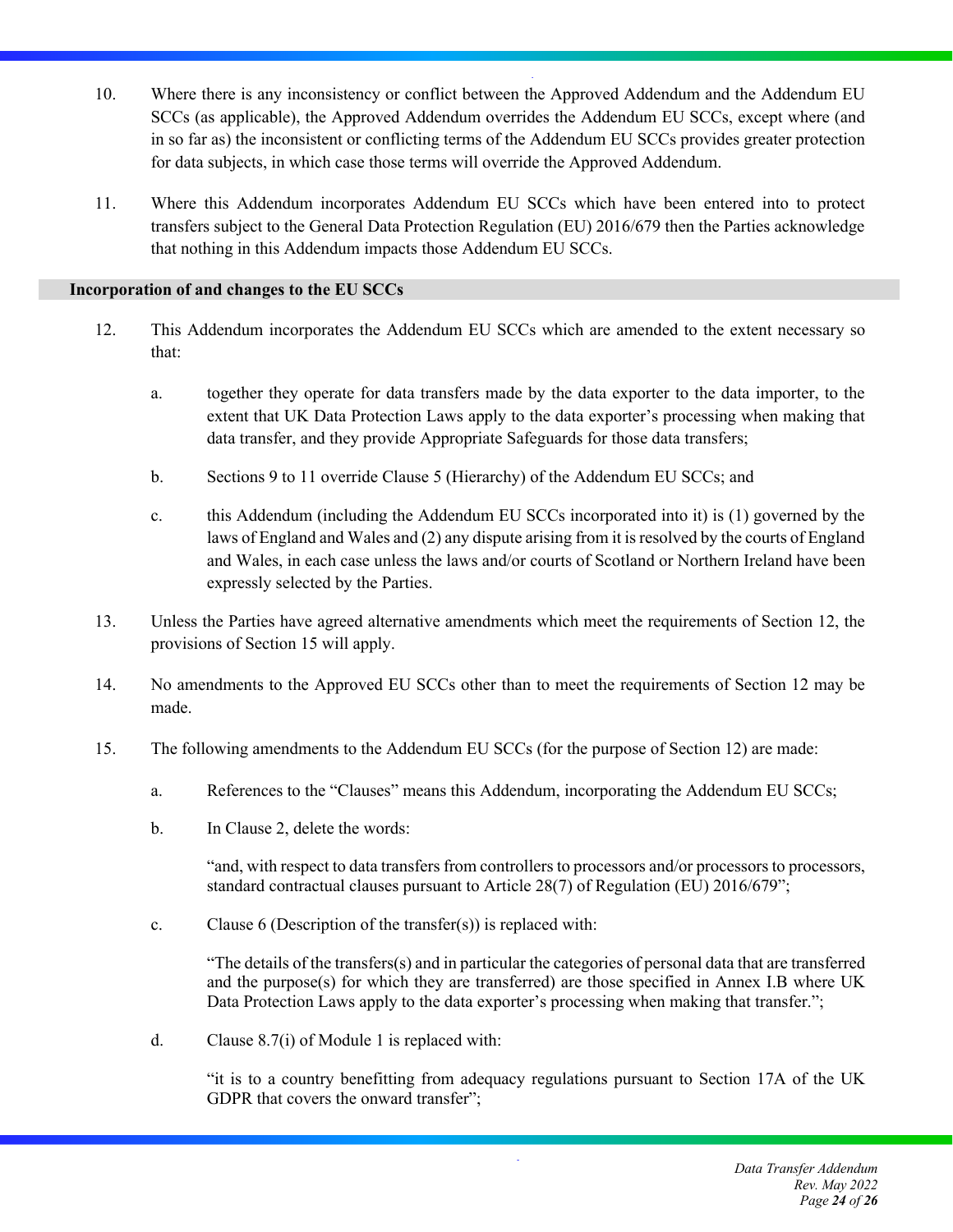e. Clause 8.8(i) of Modules 2 and 3 is replaced with:

"the onward transfer is to a country benefitting from adequacy regulations pursuant to Section 17A of the UK GDPR that covers the onward transfer;"

- f. References to "Regulation (EU) 2016/679", "Regulation (EU) 2016/679 of the European Parliament and of the Council of 27 April 2016 on the protection of natural persons with regard to the processing of personal data and on the free movement of such data (General Data Protection Regulation)" and "that Regulation" are all replaced by "UK Data Protection Laws". References to specific Article(s) of "Regulation (EU) 2016/679" are replaced with the equivalent Article or Section of UK Data Protection Laws;
- g. References to Regulation (EU) 2018/1725 are removed;
- h. References to the "European Union", "Union", "EU", "EU Member State", "Member State" and "EU or Member State" are all replaced with the "UK";
- i. The reference to "Clause 12(c)(i)" at Clause 10(b)(i) of Module one, is replaced with "Clause  $11(c)(i)$ ";
- j. Clause 13(a) and Part C of Annex I are not used;
- k. The "competent supervisory authority" and "supervisory authority" are both replaced with the "Information Commissioner";
- l. In Clause  $16(e)$ , subsection (i) is replaced with:

"the Secretary of State makes regulations pursuant to Section 17A of the Data Protection Act 2018 that cover the transfer of personal data to which these clauses apply;";

m. Clause 17 is replaced with:

"These Clauses are governed by the laws of England and Wales.";

n. Clause 18 is replaced with:

"Any dispute arising from these Clauses shall be resolved by the courts of England and Wales. A data subject may also bring legal proceedings against the data exporter and/or data importer before the courts of any country in the UK. The Parties agree to submit themselves to the jurisdiction of such courts."; and

o. The footnotes to the Approved EU SCCs do not form part of the Addendum, except for footnotes 8, 9, 10 and 11.

#### **Amendments to this Addendum**

16. The Parties may agree to change Clauses 17 and/or 18 of the Addendum EU SCCs to refer to the laws and/or courts of Scotland or Northern Ireland.